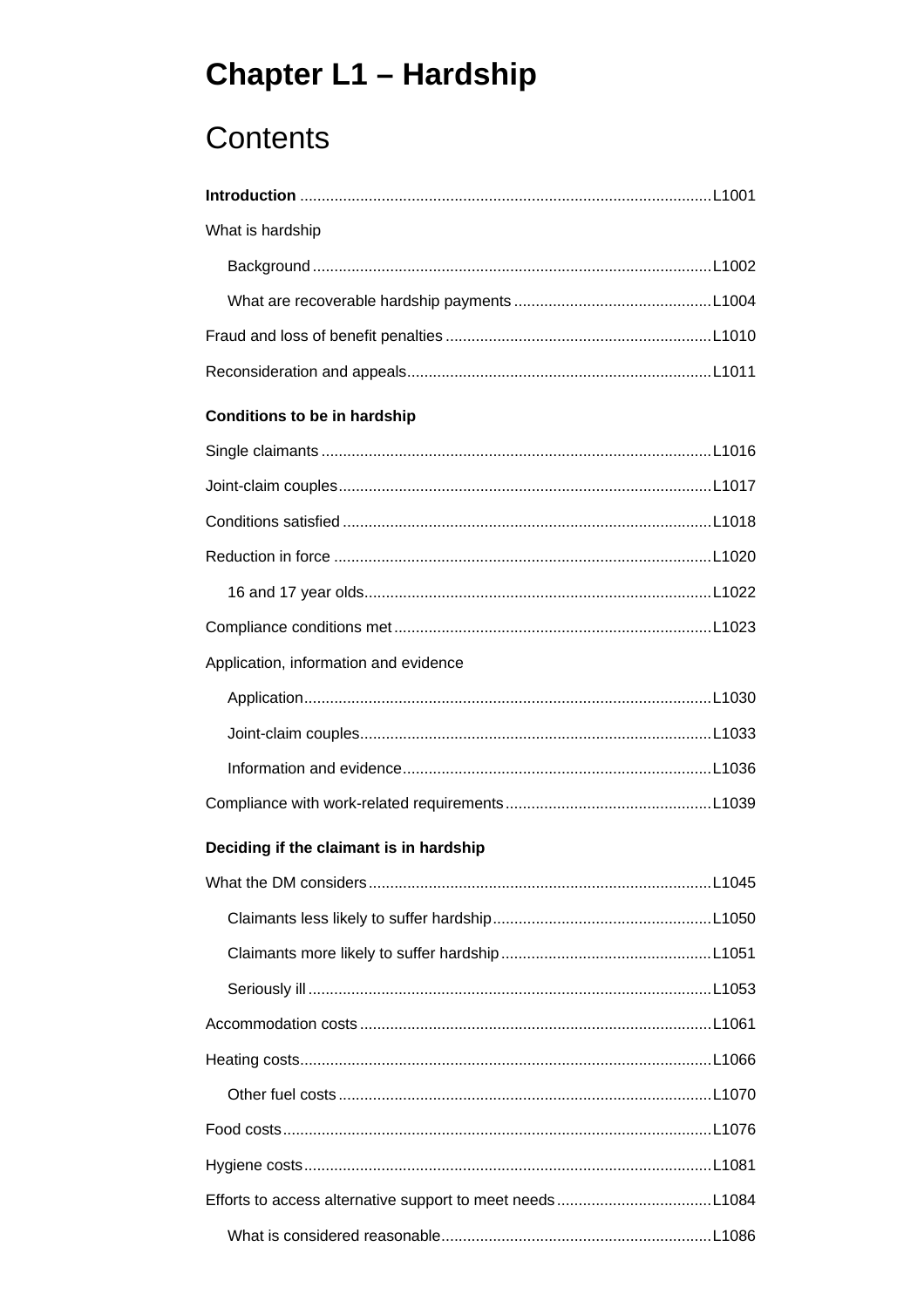| Ineligible service charges for those in supported accommodation L1103 |  |
|-----------------------------------------------------------------------|--|
|                                                                       |  |
|                                                                       |  |
|                                                                       |  |
|                                                                       |  |
|                                                                       |  |
|                                                                       |  |
|                                                                       |  |
|                                                                       |  |
|                                                                       |  |
|                                                                       |  |
|                                                                       |  |
| Has the claimant taken reasonable steps to cash assetsL1136           |  |
|                                                                       |  |
|                                                                       |  |
| Period and amount of hardship                                         |  |
|                                                                       |  |
|                                                                       |  |
|                                                                       |  |
|                                                                       |  |
|                                                                       |  |
|                                                                       |  |
|                                                                       |  |
| Claimant starts work                                                  |  |
|                                                                       |  |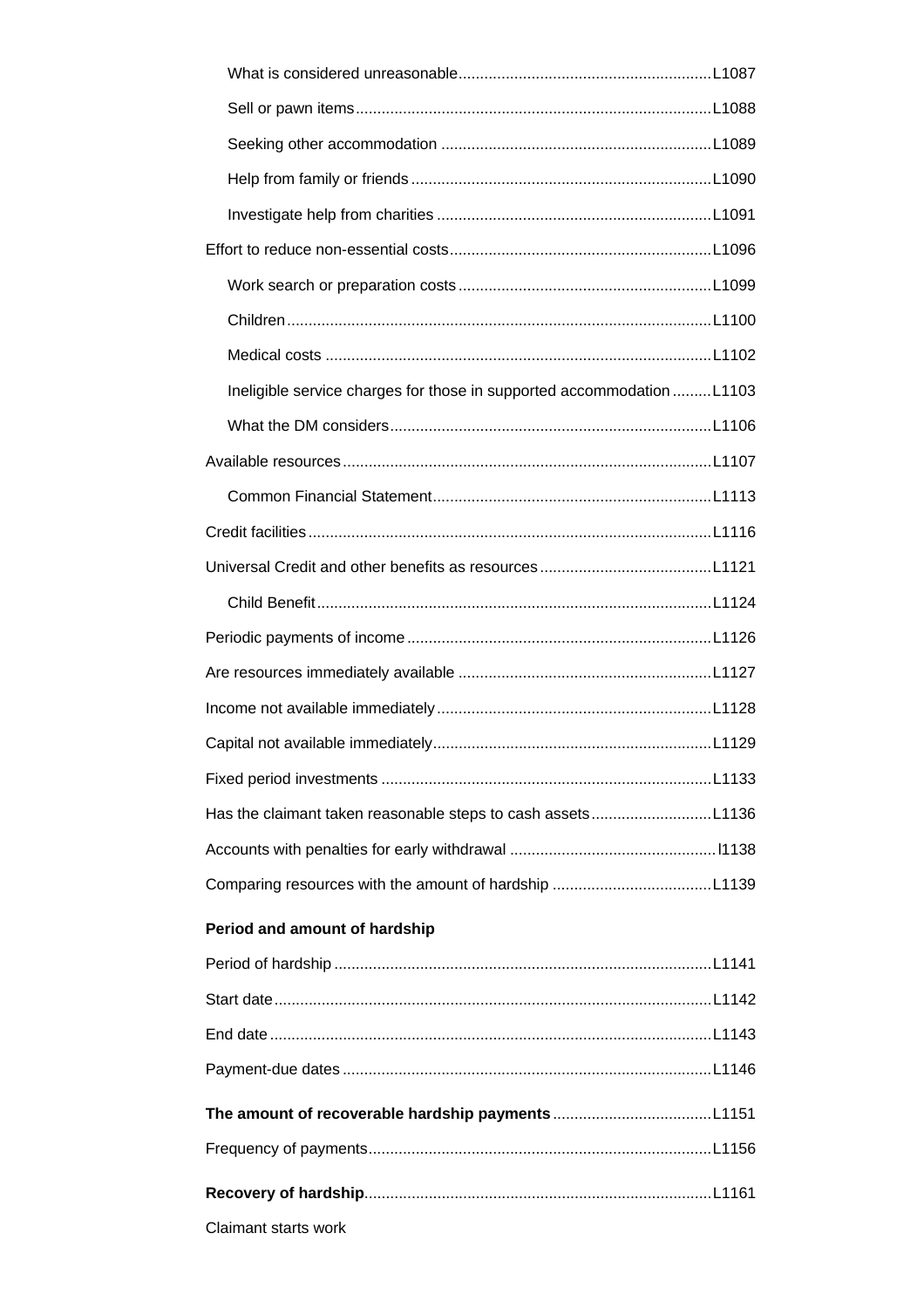| Hardship payments cease to be recoverable in prescribed circumstances. L1164 |  |
|------------------------------------------------------------------------------|--|
|                                                                              |  |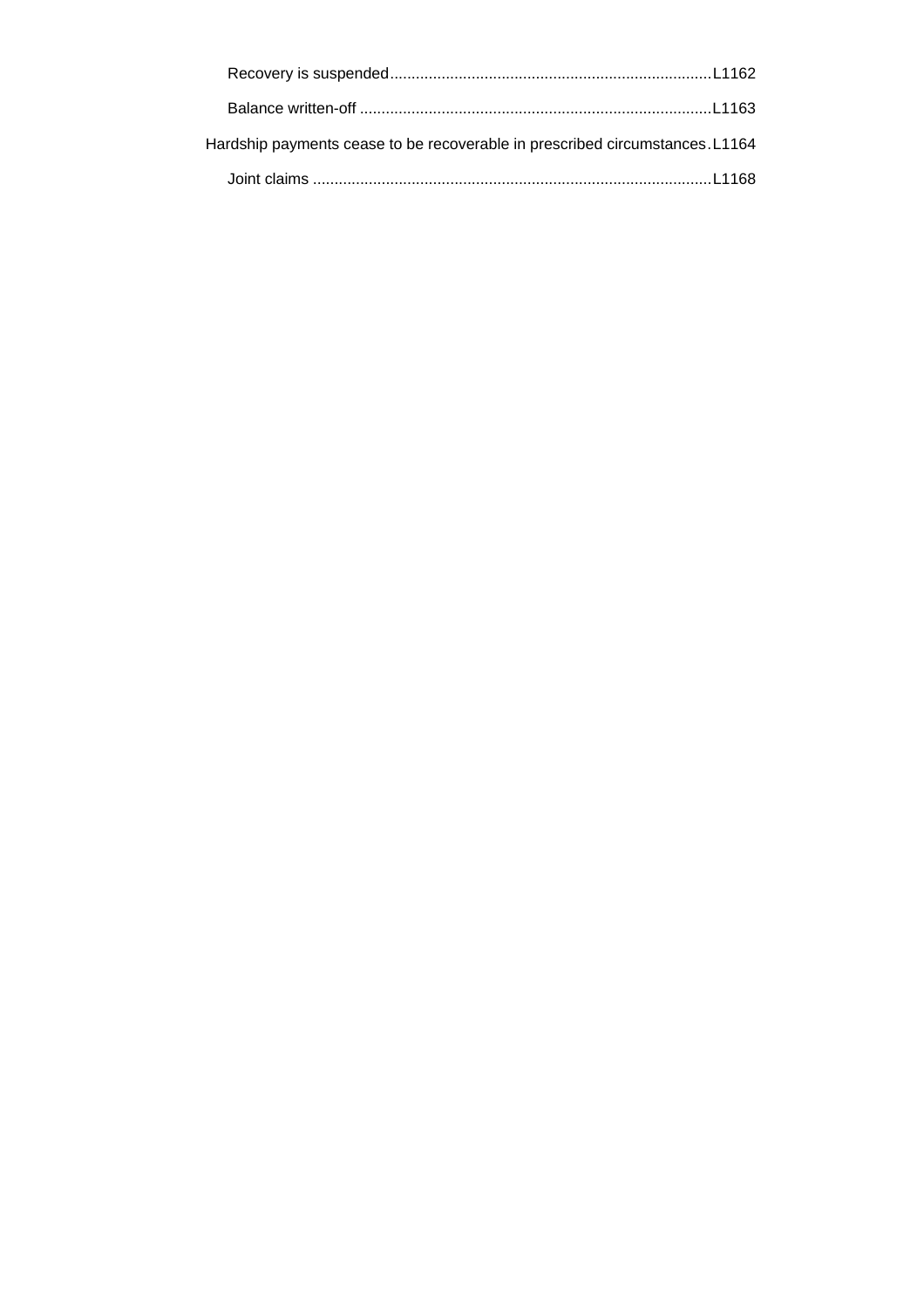# **Chapter L1: HARDSHIP**

# **Introduction**

- L1001 This chapter contains guidance on recoverable hardship payments for UC and includes
	- **1.** what is hardship
	- **2.** the basic conditions to be in hardship
	- **3.** deciding if the claimant is in hardship
	- **4.** the period and amount of hardship **and**
	- **5.** the recovery of hardship payments.

### **What is hardship**

### **Background**

L1002 Hardship is not defined in legislation. It is for the DM to consider whether the criteria set out in relevant legislation<sup>1</sup> are met so as to qualify the claimant as being in hardship. In addition in UC, hardship payments can only be made when certain conditions are met.

 *1 UC Regs, reg 116(2)* 

- L1003 What constitutes hardship in UC is reflected in
	- **1.** the expectation that claimants investigate potential alternative avenues of support that may be available to help themselves and their household out of hardship
	- **2.** claimant's households are expected to make efforts to reduce non-essential expenditure
	- **3.** limiting the essential needs to be considered to accommodation, heating, food and hygiene needs only
	- **4.** a single fixed method to calculate the amount and duration of payment
	- **5.** a fixed period of payment requiring the claimant to continually demonstrate  assessment period **and**  they are still in hardship by re-applying for continued payment each
	- **6.** hardship payments being recoverable.

### **What are recoverable hardship payments**

L1004 A recoverable hardship payment is an additional payment of UC that provides financial protection for the household where the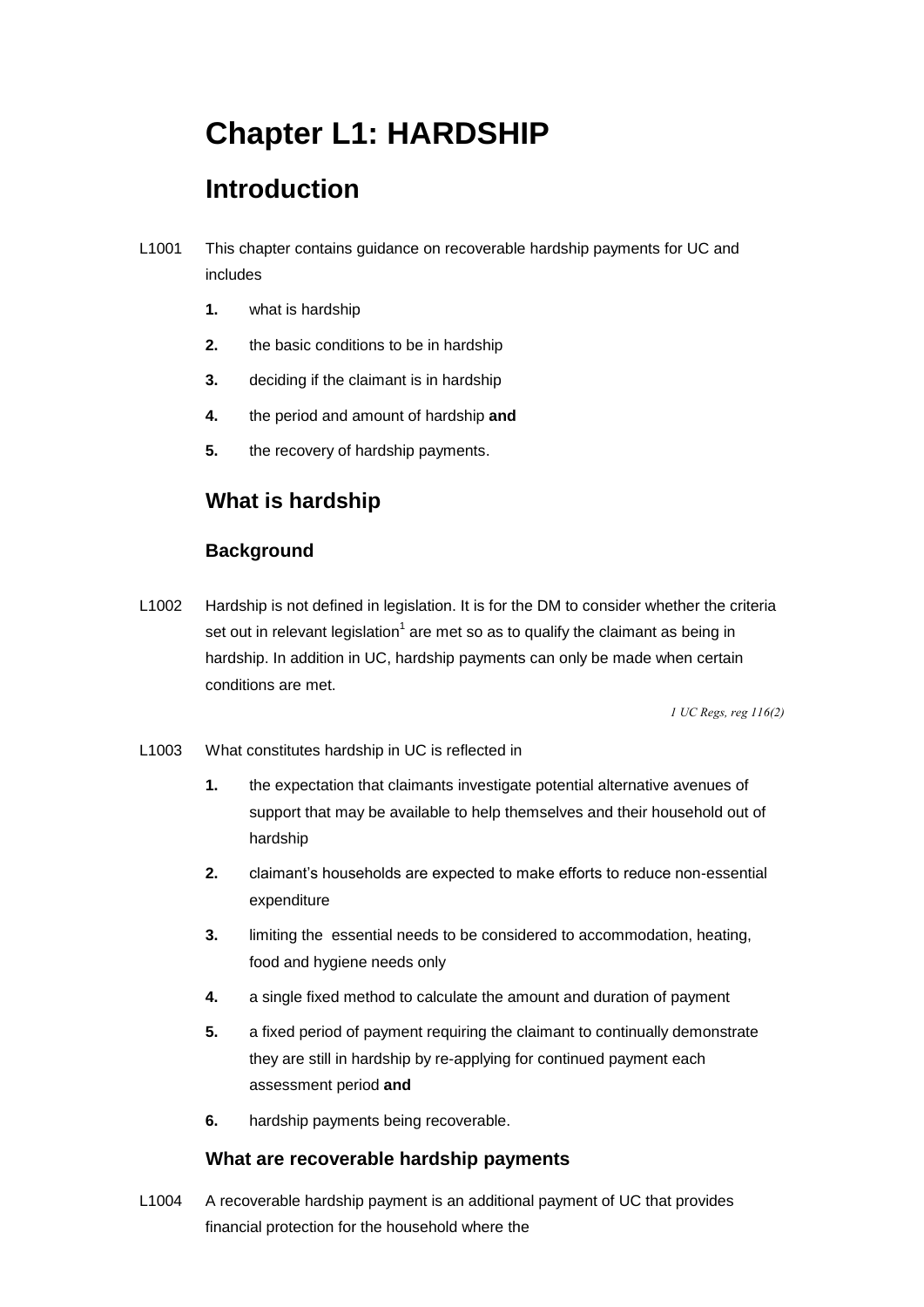- **1.** amount of the claimant's award is reduced because of a
	- $1.1$ **1.1** sanction **or**
	- **1.2** fraud penalty (see L1010) **and**
- **2.** claimant
	- $2.1$ **2.1** is **or**
	- **2.2** will be

in hardship.

 *1 W R Act 12, s 28; UC Regs, reg 116* 

L1005 – L1009

### **Fraud and loss of benefit penalties**

L1010 The guidance in this chapter on hardship will apply in the same way to reductions in benefit due to fraud or other penalties. For full guidance on loss of benefit penalties see ADM Chapter B2 - Restrictions on payment of benefit - benefit offences. Where reference is made to the UC regulations<sup>1</sup> please read the equivalent in the Social Security (Loss of Benefit) (Amendment) Regulations 2013.

 *1 UC Regs, reg 116 – 119; UC Regs, reg 108* 

### **Reconsideration and Appeals**

L1011 A claimant may request a reconsideration or subsequent appeal of a decision not to pay hardship on the basis they are not in hardship but they cannot appeal the amount payable as this is prescribed in legislation.

L1012 – L1015

### **Conditions to be in hardship**

### **Single claimants**

- hardship payment<sup>1</sup> L1016 A claimant must meet all the following conditions to be considered for a recoverable
	- **1.** their most recent payment of UC has been reduced as a result of a sanction<sup>2</sup> (see note and L1020)
	- **2.** they are aged 18 or over<sup>3</sup> (see L1021)
	- (see L1022) **3.** they have met any compliance condition specified by the Secretary of State<sup>4</sup>
	- **4.** they submit an approved application<sup>5</sup> (L1034)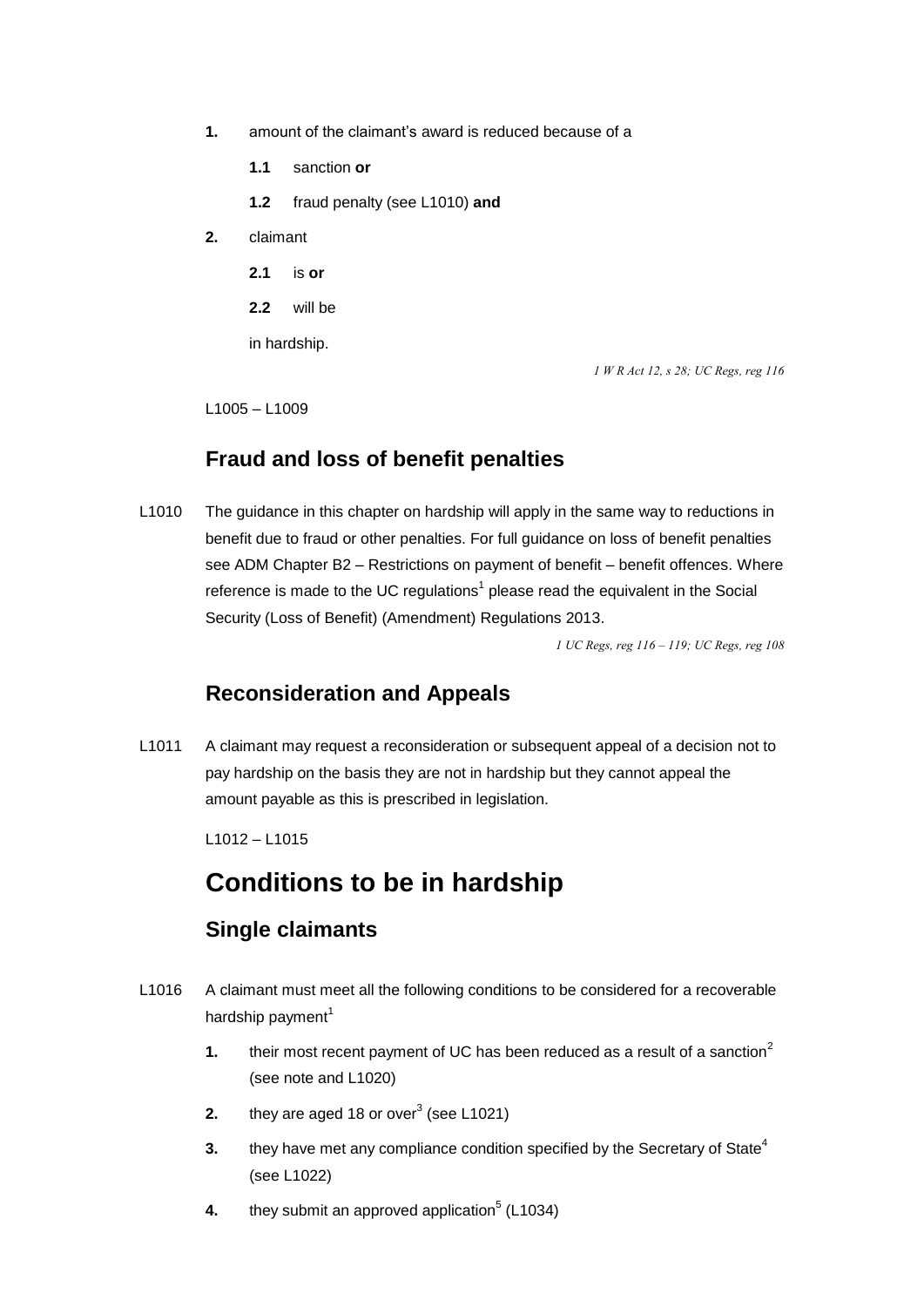- **5.** they provide information and evidence as required to support their application<sup>6</sup> (L1036)
- **6.** they accept that any hardship payments are recoverable<sup>7</sup> (see L1033)
- application for hardship $^8$  (see L1039) **7.** they have complied with all the work-related requirements that they were required to comply with in the 7days preceding the day on which they made an
- **8.** the Secretary of State is satisfied that they are in hardship<sup>9</sup>
- **9**. the daily reduction rate for each assessment period of UC applies to the sanction ( i.e. this means that hardship is only available where the sanction is 100% of the standard allowance of UC and not where the sanction is 40% of the standard allowance) $10$ .

**Note:** Most recent payment has been reduced includes a reduced first payment.

 *1 UC Regs, reg 116; 2 reg 116(1) (a); 3 reg 116(1)(a); 4 reg 116(1)(b); 5 reg 116(1)(c); 6 reg 116(1)(d); 7 reg 116(1)(e); 8 reg 116(1)(f); 9 reg 116(g) ; 10 reg116(1)(h)* 

### **Joint-claim couples**

- L1017 Joint -claimants must meet all the following conditions to be considered for a recoverable hardship payment<sup>1</sup>
	- (see L1016 **1.** and L1020) **1.** their most recent payment of UC has been reduced as a result of a sanction<sup>2</sup>
	- **2.** the member of the couple who is sanctioned is aged 18 or over<sup>3</sup> (see L1021)
	- **3.** they both have met any compliance condition specified by the Secretary of State $<sup>4</sup>$  (see L1022)</sup>
	- **4.** either one can submit an approved application<sup>5</sup> (L1034)
	- application<sup>6</sup> (L1036) **5.** either one can provide information and evidence as required to support their
	- **6.** they both accept that any hardship payments are recoverable<sup>7</sup> (see L1033)
	- **7.** they both have complied with all the work-related requirements that they were required to comply with in the 7days preceding the day on which they made an application for hardship $8$  (see L1038)
	- **8.** the Secretary of State is satisfied that they are both in hardship<sup>9</sup> (see L1039)
	- 9. the daily reduction rate for each assessment period of UC applies to the sanction (i.e. this means that hardship is only available where the sanction is 100% of the standard allowance of UC and not where the sanction is 40% of the standard allowance $1^{10}$ .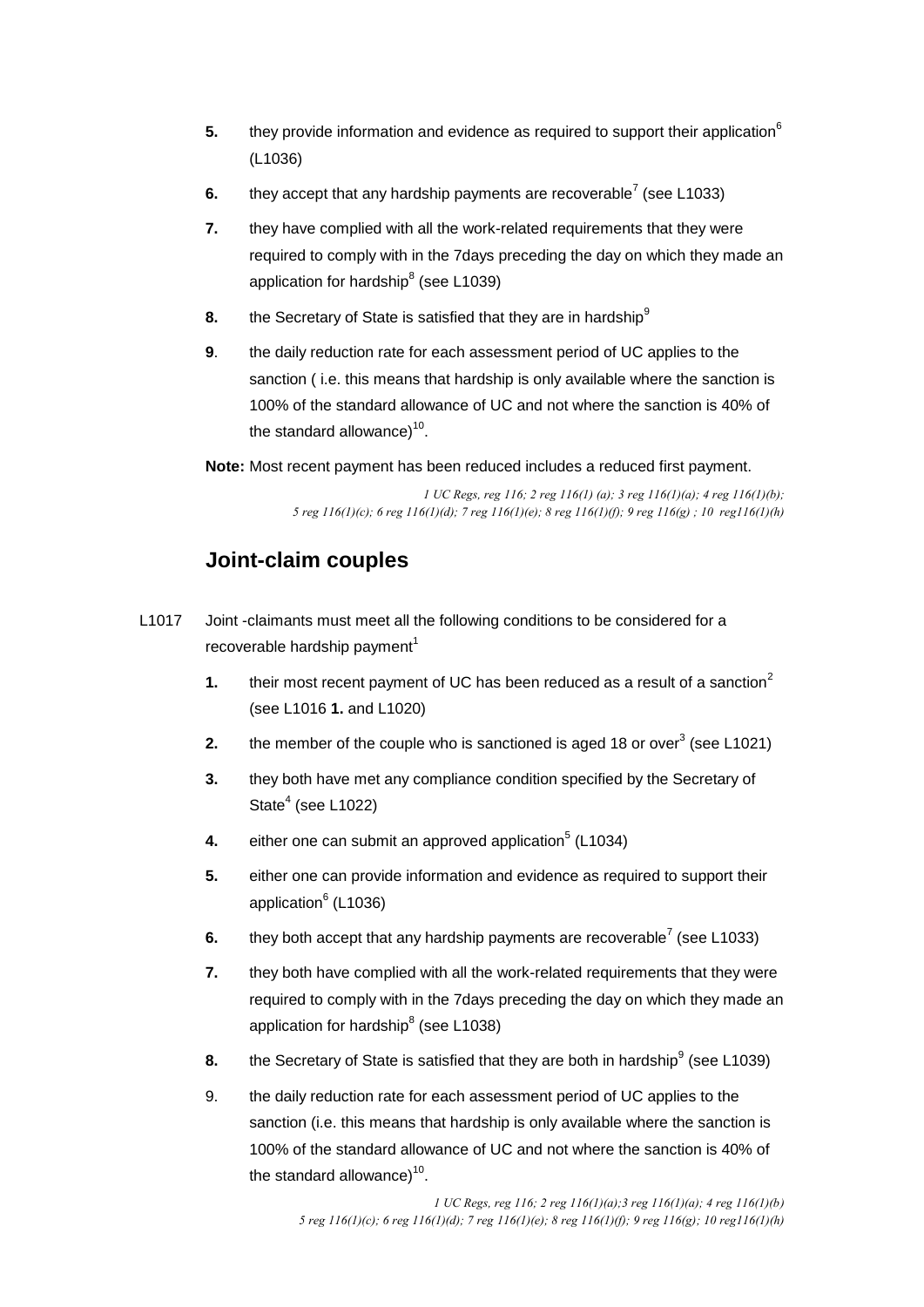### **Conditions satisfied**

- L1018 When all the criteria at L1016 or L1017 are met the DM then has to be satisfied that claimant or each joint claimant a single claimant or joint claimants are in hardship<sup>1</sup> by considering whether the
	- **1.** are in hardship only because they cannot meet
		- their immediate, essential and most basic needs or
		- **1.1** their immediate, essential and most basic needs **or**<br>**1.2** the immediate, essential and most basic needs of a child or qualifying young person for whom they are responsible<sup>2</sup>

as a result of the sanction or fraud penalty having reduced their award

- **2.** have made every effort to access alternative sources of support to meet or partially meet such needs $3$
- such needs $4$ . **3.** have made every effort to cease to incur expenditure which does not relate to

 *1 UC regs, reg 116(1)(g); 2 reg 116(2)(a); 3 reg 116(2)(b); 4 reg 116(2)(c )* 

- L1019 Immediate, essential and most basic needs are defined as
	- **1.** accommodation (see L1061)
	- **2.** heating (see L1066)
	- **3.** food (see L1076) **and**
	- **4.** hygiene<sup>1</sup> (see L1081et seq).

 *1 UC regs, reg 116(3)* 

### **Reduction in force**

- L1020 A claimant over 18 years old cannot be in hardship unless they have received a payment that is
	- **1.** subject to a higher, medium or lower level sanction<sup>1</sup> or
	- **2.** reduced by the equivalent reduction rate made for fraud or loss of benefit penalties<sup>2</sup>.

 **Note: '**Received' includes where no payment is made because the award is wholly reduced by a sanction or by the sanction in conjunction with other deductions such as earnings or income or is reduced because of fraud or loss of benefit penalties and where a first payment is reduced because a sanction is imposed before any UC is actually paid.

 *1 UC regs, reg 116 (2)(a)(i); 2 SS (Loss of Benefit)(Amendment) Regs 2012; SS Fraud Act 2001* 

L1021 A claimant whose UC is sanctioned for a lowest level failure such as failing to attend a WFI, cannot receive hardship. These claimants continue to receive 60% of their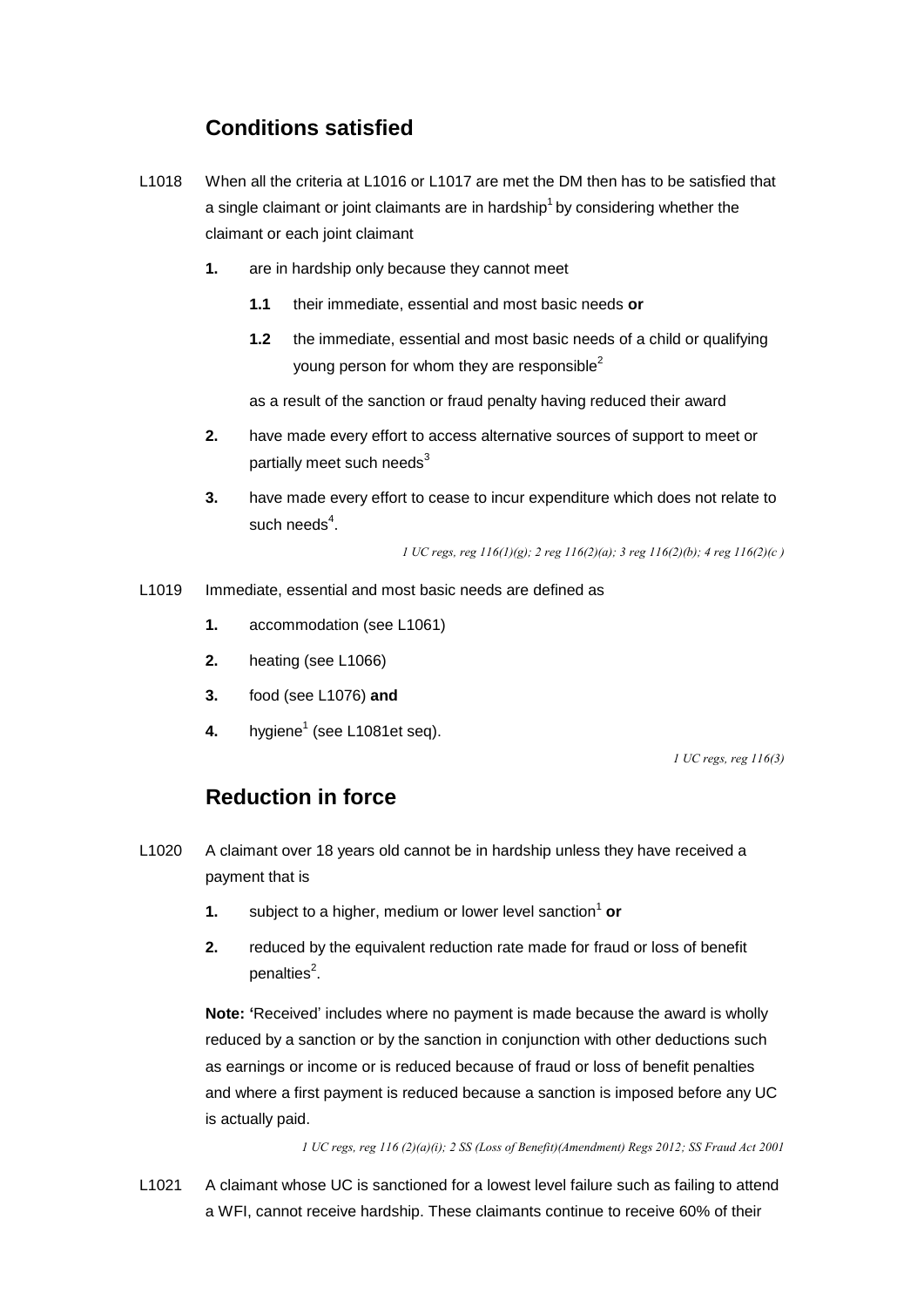standard allowance for the duration of the sanction and can have the open ended sanction brought to an end if they participate in the interview<sup>1</sup>.

 **Note:** For guidance on lowest level sanctions see ADM Chapter K6 – Lowest- level sanctions.

 *1 UC regs, reg 105* 

#### **16 and 17 year olds**

L1022 A claimant or member of a joint–claim couple who is aged 16 or 17 years old cannot receive hardship because all sanctions for these claimants are applied at a lower reduction rate and they continue to receive 60% of their personal allowance for the duration of the sanction.

> **Note:** A sanctioned claimant may have access to hardship if they are aged 18 years or over and part of a joint-claim couple where their non –sanctioned partner is 16 or 17 years old.

### **Compliance conditions met**

- L1023 To receive a recoverable hardship payment the
	- **1.** sanctioned claimant **or**
	- $2.$ **2.** each of the joint-claimants in a couple

who is subject to a low level sanction must meet any compliance conditions set<sup>1</sup>  *1 UC Regs, reg 116(1)(b); reg104 (2)(a)(i)* 

- example, L1024 This will normally mean addressing the action or failure that led to the sanction. For
	- **1.** re-engaging with the WP
	- **2.** attending training they were required to undertake
	- **3.** attending a WFI

**Note:** If a claimant has not met their compliance condition they have not met one of the conditions for hardship<sup>1</sup> and so will not be entitled to a recoverable hardship payment.

#### *1 UC Regs, reg 116(1)(b)*

- L1025 A claimant may have to undertake alternative activities that are specified where it is that is no longer available (see ADM Chapters K1 – K9 for guidance on sanctions). not feasible for the claimant to complete or address the original action. For example: where without good reason the claimant failed to attend a mandatory training course
- L1026 It is up to the DM in each individual case to be satisfied the claimant or joint-claim couple have met a compliance condition $1$ .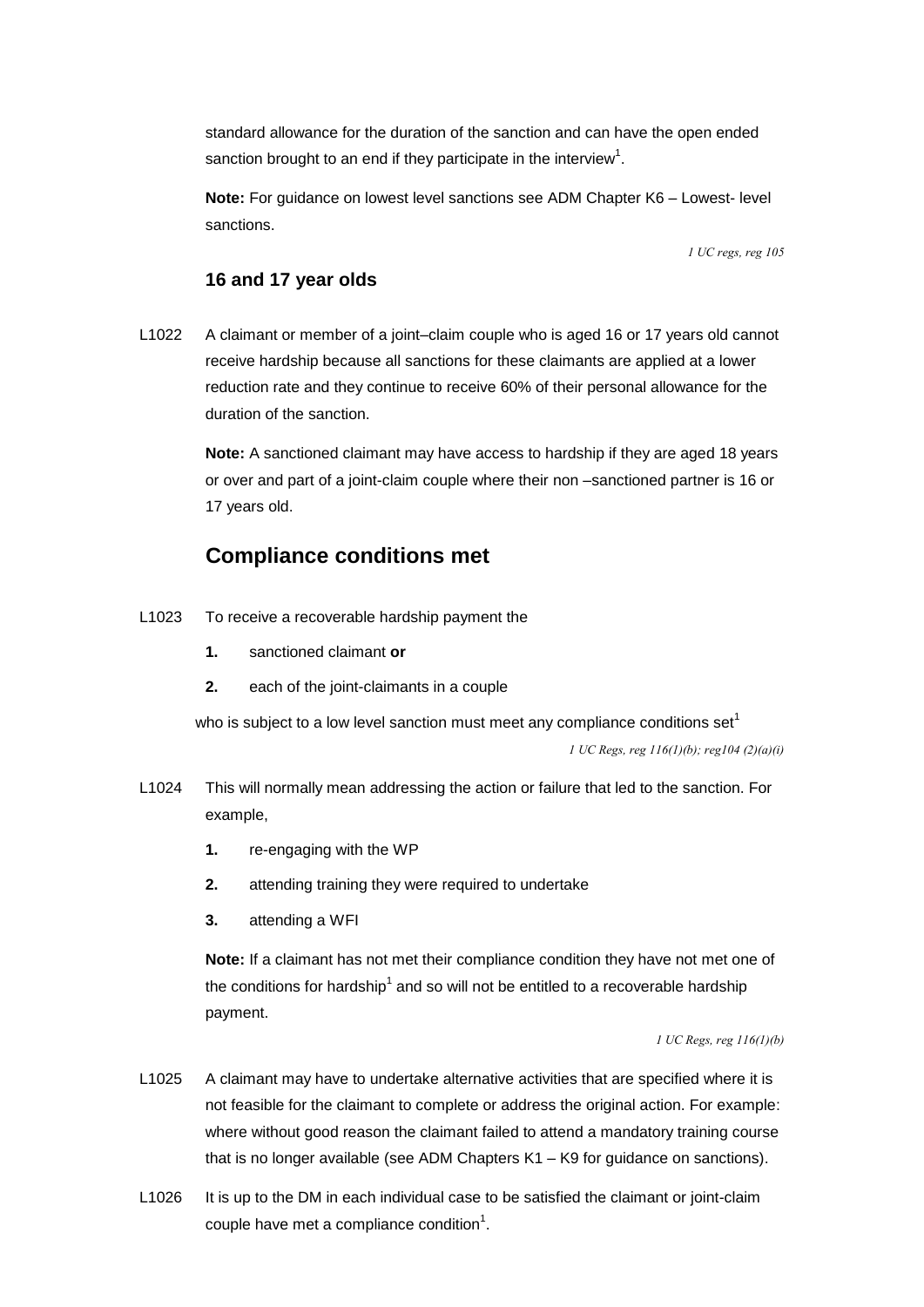L1027 Apart from meeting the compliance condition in the cases of low level failures there is a separate requirement to have met all work-related requirements which relates specifically to the 7 days prior to making the application for a recoverable hardship payment (see L1039).

 *1 WR Act 12, s 27* 

L1028 – L1029

### **Application, information and evidence**

#### **Application**

- recoverable hardship payment which is L1030 The claimant or either of the joint-claimants must complete an application for a
	- sufficient and **1.** approved by the Secretary of State or in such a form as he accepts is
	- sufficient **and**<br>2. submitted in such a manner as the Secretary of State determines<sup>1</sup>

(also see L1032 and L1033).

 *1 UC Regs, reg 116(1)(d)* 

- L1031 Initial contact is most likely to be
	- $\mathbf{1}$ **1.** over the phone to the Contact Centre **or**
	- in person at the JCP office.

 Claimants will then normally be required to attend an appointment at their local JCP office to provide further information and evidence in support of the application.

L1032

#### **Joint-claim couples**

- L1033 The DM must be satisfied that both members of the joint-claim couple have
	- they submit the application (see L1039) **and 1.** complied with any work-related requirements as required<sup>1</sup> within 7 days before
	- **2.** met any compliance condition if relevant<sup>2</sup> (see L1022) and
	- **3.**  $\alpha$  acknowledged that any payment is recoverable<sup>3</sup>.

**Note:** see L1017 for conditions to be in hardship for joint-claim couples.

 *1 UC Regs, reg 116(1)(f); 2 reg 116(1)(b); 3 reg 116(1)(e)* 

L1034 - L1035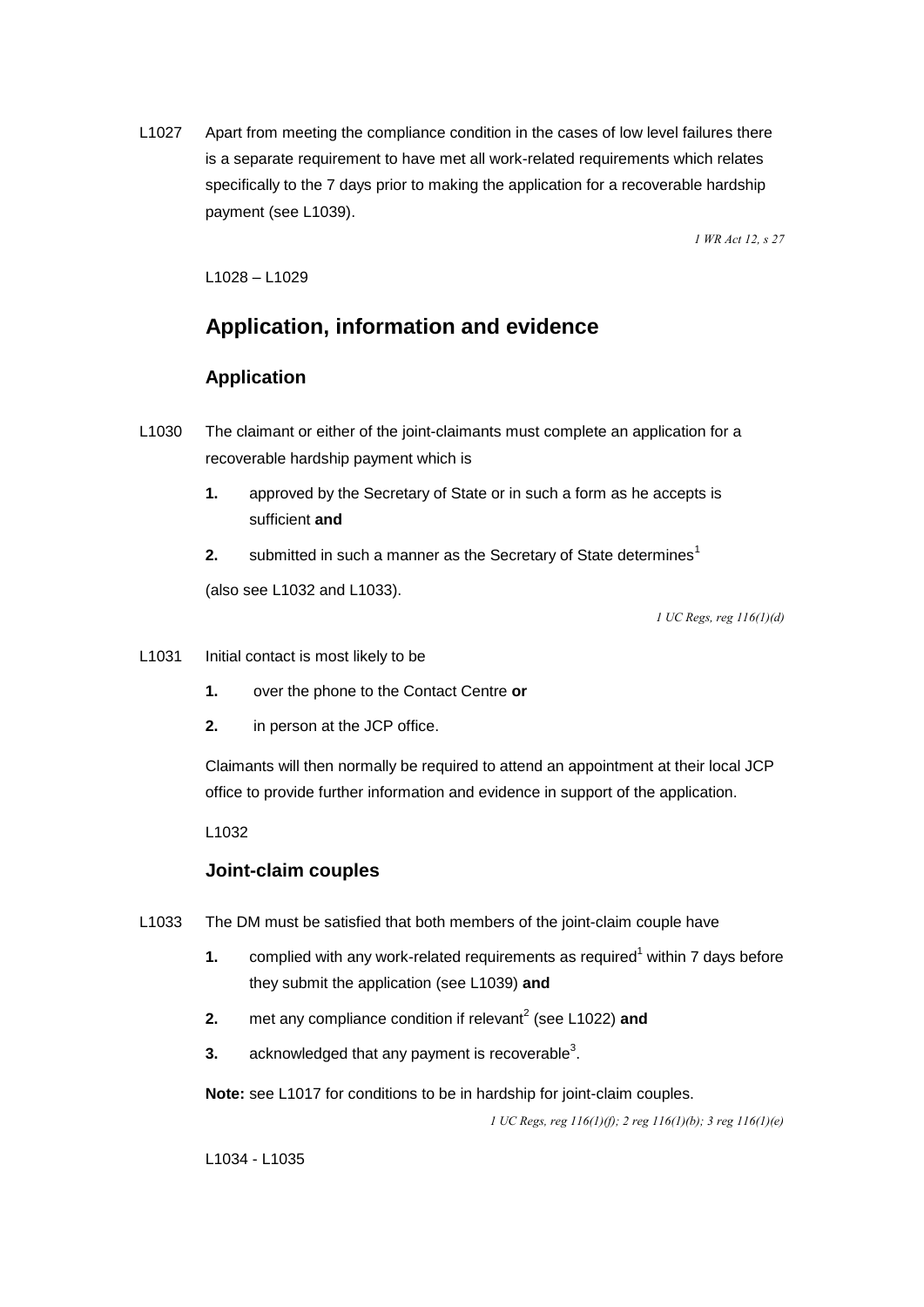### **Information and evidence**

- L1036 Supporting information and evidence will be required to validate the application for hardship<sup>1</sup>, which includes
	- **1.** general information on the household and what resources claimants have a their disposal to meet their basic needs
	- **2.** their efforts to support themselves and their household by seeking alternative help
	- **3.** steps taken to reduce costs in relation to non-essential costs **and**
	- **4.** the reason for the claimant being in hardship, i.e. which of the basic and essential needs they are unable to meet immediately.

**Note:** The information and evidence required from a joint-claim couple would need to relate to them both and the household but either one can provide it.

 *1 UC Regs, reg 116(1)(d)* 

L1037 – L1038

### **Compliance with work- related requirements**

L1039 To receive a recoverable hardship payment, in the seven days prior to the date of applying for hardship, a claimant or both members of a joint-claim couple must have met all the work-related requirements they are required to meet, as will usually be detailed in their Claimant Commitment<sup>1</sup>.

 *1 UC Regs, reg 116(1)(f)* 

 recently failed to meet their work-related requirements in the 7 day period prior to L1040 A claimant cannot receive hardship if there is an outstanding doubt they have submission of the application.

> **Note:** The outstanding decision should be prioritised so that if UC is reduced the hardship determination can be considered.

L1041 – L1044

# **Deciding if the claimant is in hardship**

### **What the DM considers**

L1045 Where a claimant, or both members of a joint–claim couple meet the criteria outlined at L1016 and L1017, the DM has to consider whether the claimant's circumstances mean they are unable to meet their immediate basic and essential needs<sup>1</sup>.

 *1 UC Regs, reg 116(2)*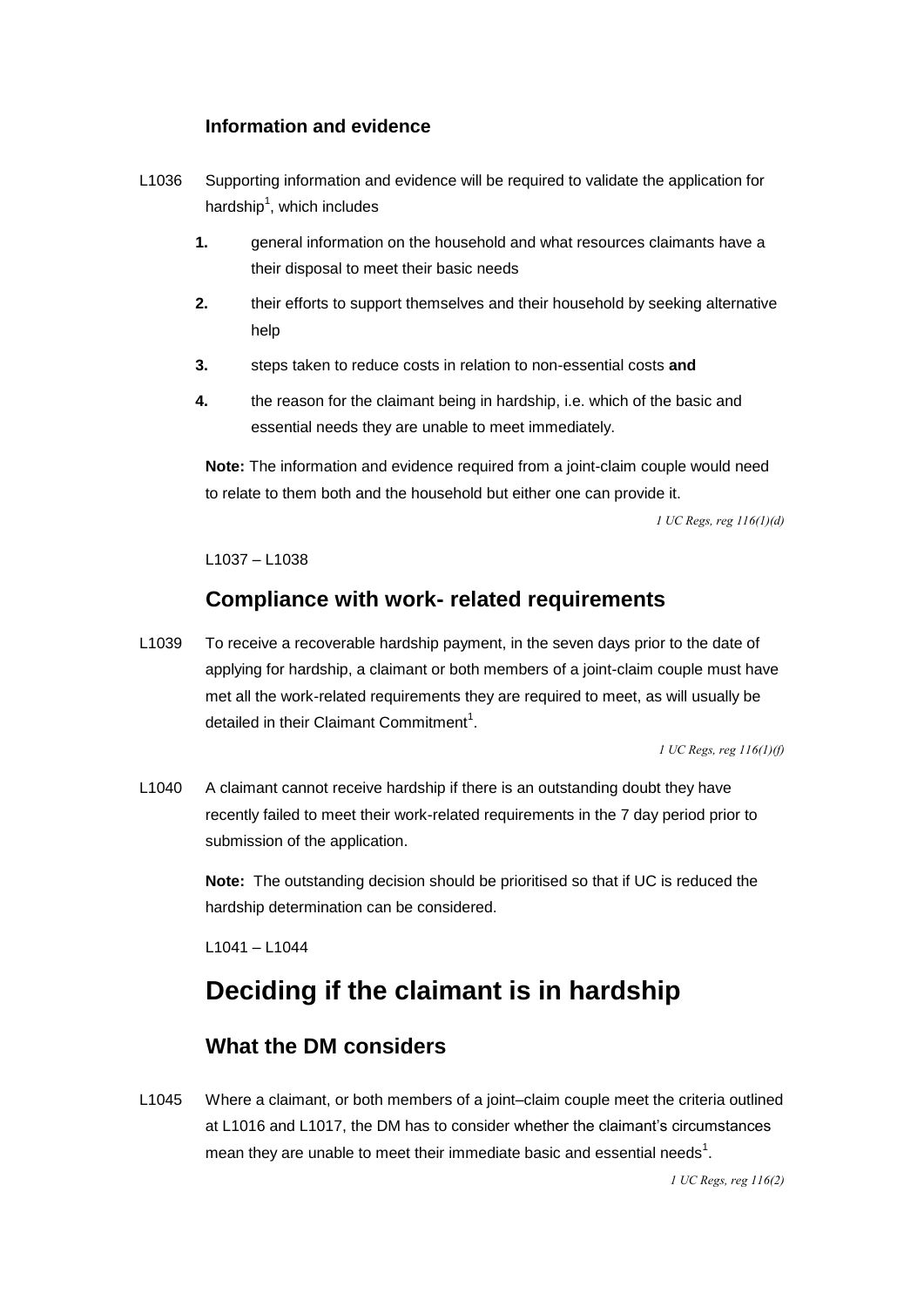- L1046 The only needs the DM takes into account as placing a claimant or their household at risk of being unable to meet their immediate basic and essential needs are
	- **1.** accommodation costs (see L1061)
	- **2.** heating costs (see L1066)
	- **3.** food costs (see L1076) **or**
	- **4.** hygiene needs (see  $L1081$ <sup> $\text{+}$ </sup>.

**Note:** These are the basic and essential needs. What varies is what an individual may require in order for that need to be met, for example, a sick person may need more heating as they may have more complex and more expensive needs.

 *1 UC Regs, reg 116(3)* 

L1047 Immediate means that the claimant, or both members of a joint-claim couple, are unable to satisfy their households basic and essential needs at the point of application. Where the claimant has children, immediate will be interpreted to mean within a week, i.e. for the next 7 days. This prevents the claimant from worrying, for example, that they won't have sufficient food to feed their children the next day.

> **Note:** If a claimant cannot demonstrate hardship at the point of application (allowing for 7 days for those with children) then the application should fail and the claimant should be told to re-apply when they can demonstrate hardship.

 for one individual to meet their basic and essential needs may be necessary for L1048 All of the circumstances of the claimant and their household must be considered when deciding if the claimant is in hardship. Each case should be considered carefully and DMs should bear in mind that an item or expense that is not necessary another, for example: person A's basic and essential heating may be met even though they have no heating because it is August but at the same time and under the same circumstances person B's heating needs are not met because they live in a draughty house and have a health condition.

L1049

#### **Claimants less likely to suffer hardship**

L1050 Healthy adults may be at less risk of suffering hardship if they do not have sufficient essential needs for short periods of time but each case should be considered on its own merits.

#### **Example**

Des is a single man aged 25, who lives alone and has no health problems. He claims UC in August and the DM decides he left his previous job without good reason and so a sanction is imposed. UC is not paid. Des makes an application for a recoverable hardship payment. He heats his flat by gas and says he has no money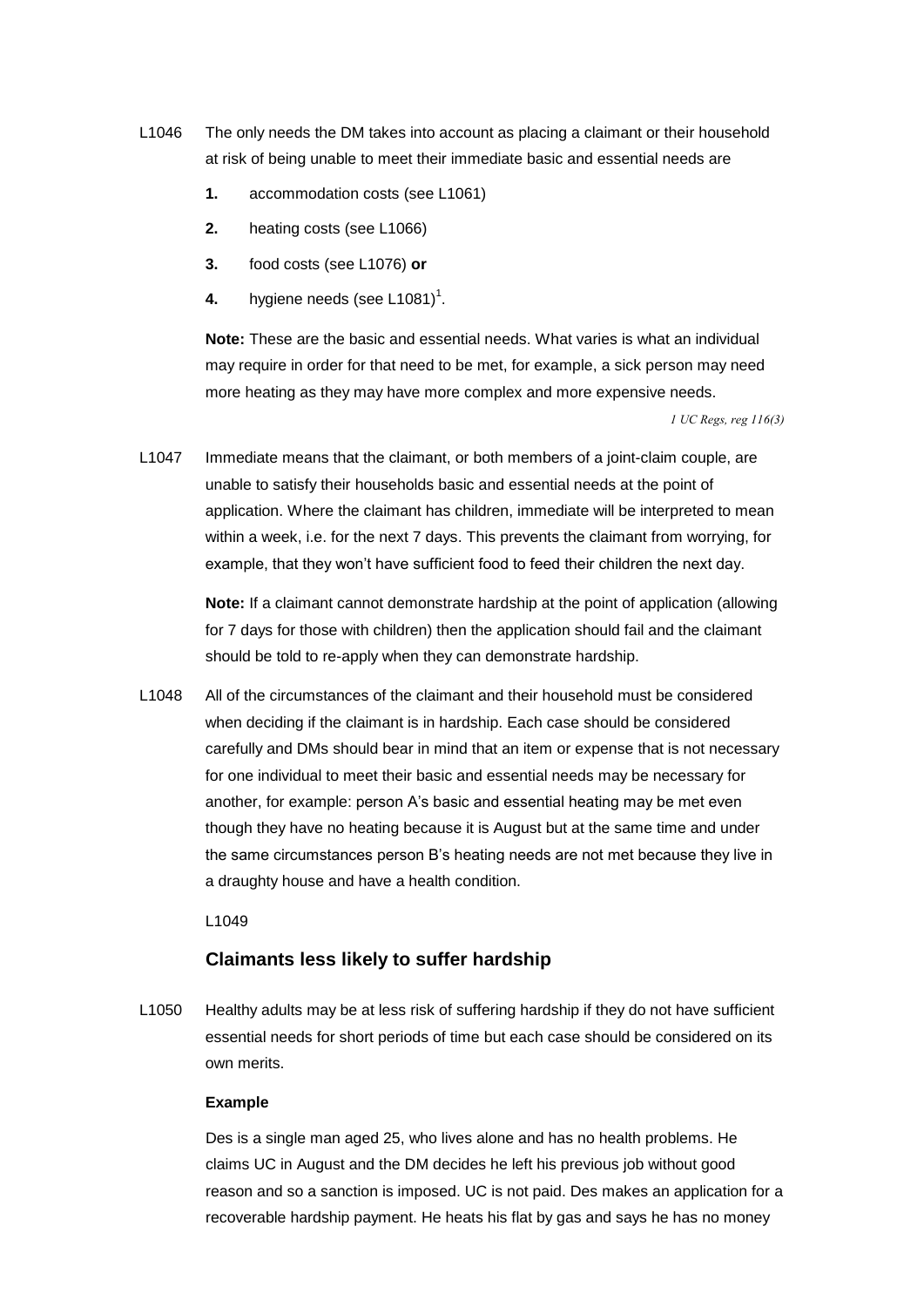to put in his gas meter. He has an electric cooker. The DM considers that the lack of heating in August for a fit single man would not lead to Des being unable to meet his basic and essential needs. In other words, despite the gas heating being unavailable his heating needs are still met.

 accommodation, food or hygiene needs. The DM considers if there are any other circumstances that may lead to hardship for

#### **Claimants more likely to suffer hardship**

#### L1051 People who

- **1.** have children in the family
- **2.** have health problems
- **3.** have caring responsibilities (the greater the caring responsibilities the greater the likelihood of hardship)
- **4.** have disabilities
- **5.** are pregnant **or**
- **6.** are seriously or chronically ill (see L1053**)**

may be more likely to be unable to meet basic and essential needs as a result of a sanction as they may have more complex and more expensive needs.

#### **Example**

 Marilyn claims UC. She is a single parent with two children aged 9 and 11. She has a part-time job which pays her £20 per week. The DM decides that Marilyn failed to comply with her requirements without good reason by failing to register with a national employment agency as part of her work search requirement by the day before she is next due to attend the Jobcentre on 20.11.13 and so is sanctioned and her UC payment is reduced.

 income is CHB for the children and her part time earnings of £20 per week. She states she has sufficient food for a week in her freezer. The DM decides Marilyn has until the end of a week. Marilyn makes an application for a recoverable hardship payment. The family's only sufficient food for her family for a week. She will be able to buy fresh food such as bread and milk using her part time earnings. The CHB is disregarded when considering hardship. The family would not suffer hardship because of a lack of food

See L1147 for guidance on how to calculate the period of hardship.

L1052 Most likely there will be overlap in which aspect of the four areas of needs a claimant is unable to meet. For example: while sanctions do not directly reduce the UC housing component, a claimant may have spent the benefit they did receive on ensuring they had food and are thus unable to pay the rent and risk falling into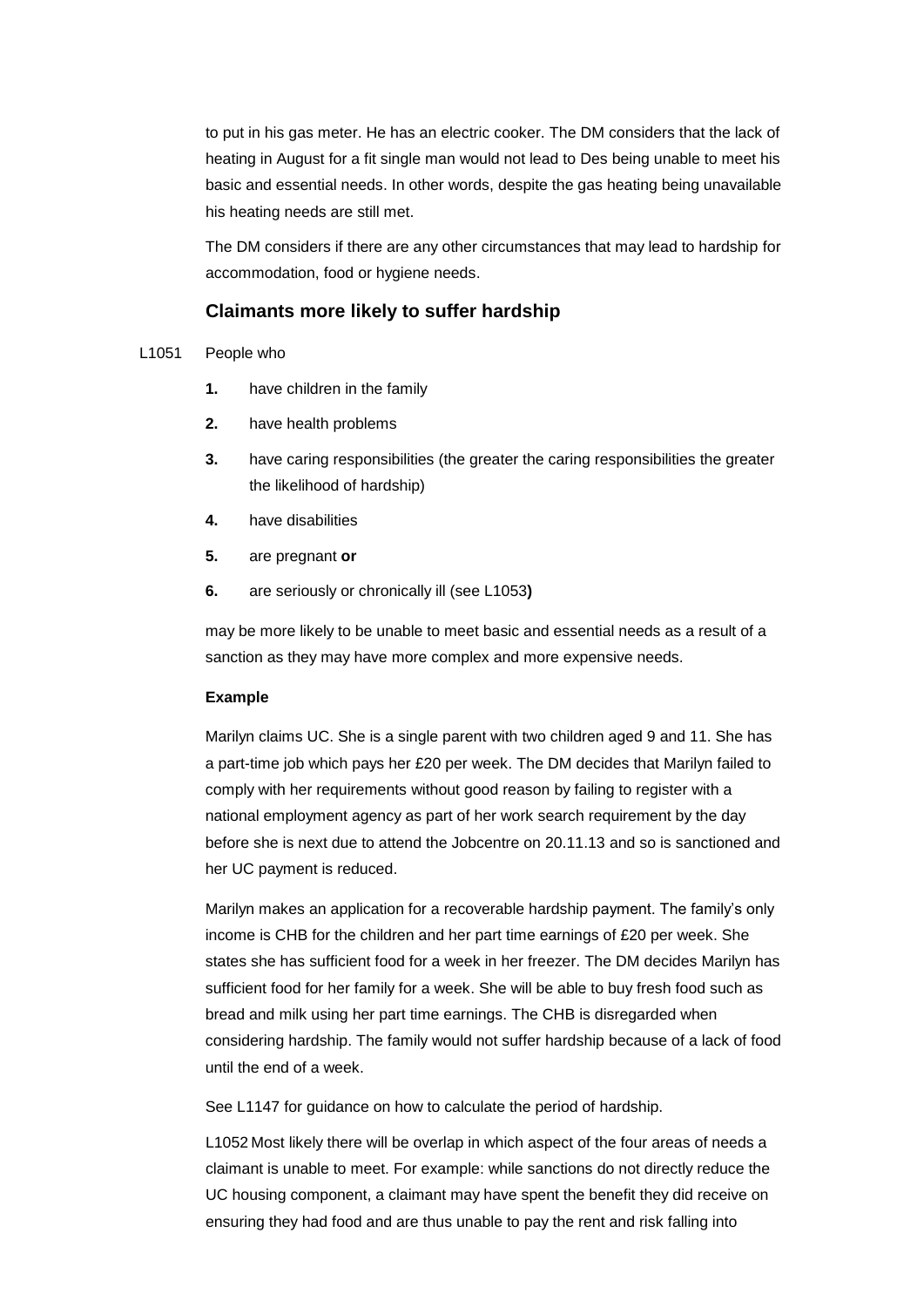in hardship. See also L1070 – L1072. arrears and may face eviction. In this situation the claimant may be considered to be

#### **Seriously ill**

L1053 Seriously ill is not defined in legislation. The term is given its normal everyday meaning of being an important, significant or severe illness<sup>1</sup>.

 *1 R(SB) 19/82* 

- L1054 Illnesses such as colds or coughs are not normally serious but the DM should decide if an illness is serious for the individual person concerned and whether this impacts on any of the four areas of basic and essential needs. For example someone who is seriously ill may have more complex and more expensive needs and require more heating or have increased hygiene costs.
- L1055 The DM must determine if a serious illness exists at the date of the application for hardship and not try to determine if a serious illness is likely to occur. The claimant can re apply if their condition appears to be worsening.
- be asked to provide evidence from a doctor or health care professional. L1056 If the DM has doubts if a person in the household is seriously ill the claimant should

 related requirement conditionality group and sanctions may be reduced to nil. See **Note:** If the sanctioned claimant is seriously ill then they might fall into the no work-ADM Chapter J2 for guidance on the conditionality groups for UC.

#### **One member of joint-claim couple seriously ill**

L1057 Where one of a joint-claim couple is seriously ill but the other is subject to full work search requirements the benefit unit must continue to meet their labour market requirements (i.e. the normal conditions for receiving UC) in order to receive a recoverable hardship payment.

L1058 – L1060.

### **Accommodation costs**

- L1061 Where the claimant or joint-claim couple state they are at risk of losing their accommodation, the DM should establish
	- **1.** the reason, e.g. rent arrears,
	- **2.** the cost of their current housing
	- **3.** any resources at their disposal including temporary arrangements with relatives and friends
	- **4.** what the housing element of their UC has been spent on **and**
	- **5.** the composition of the claimant's household, that might include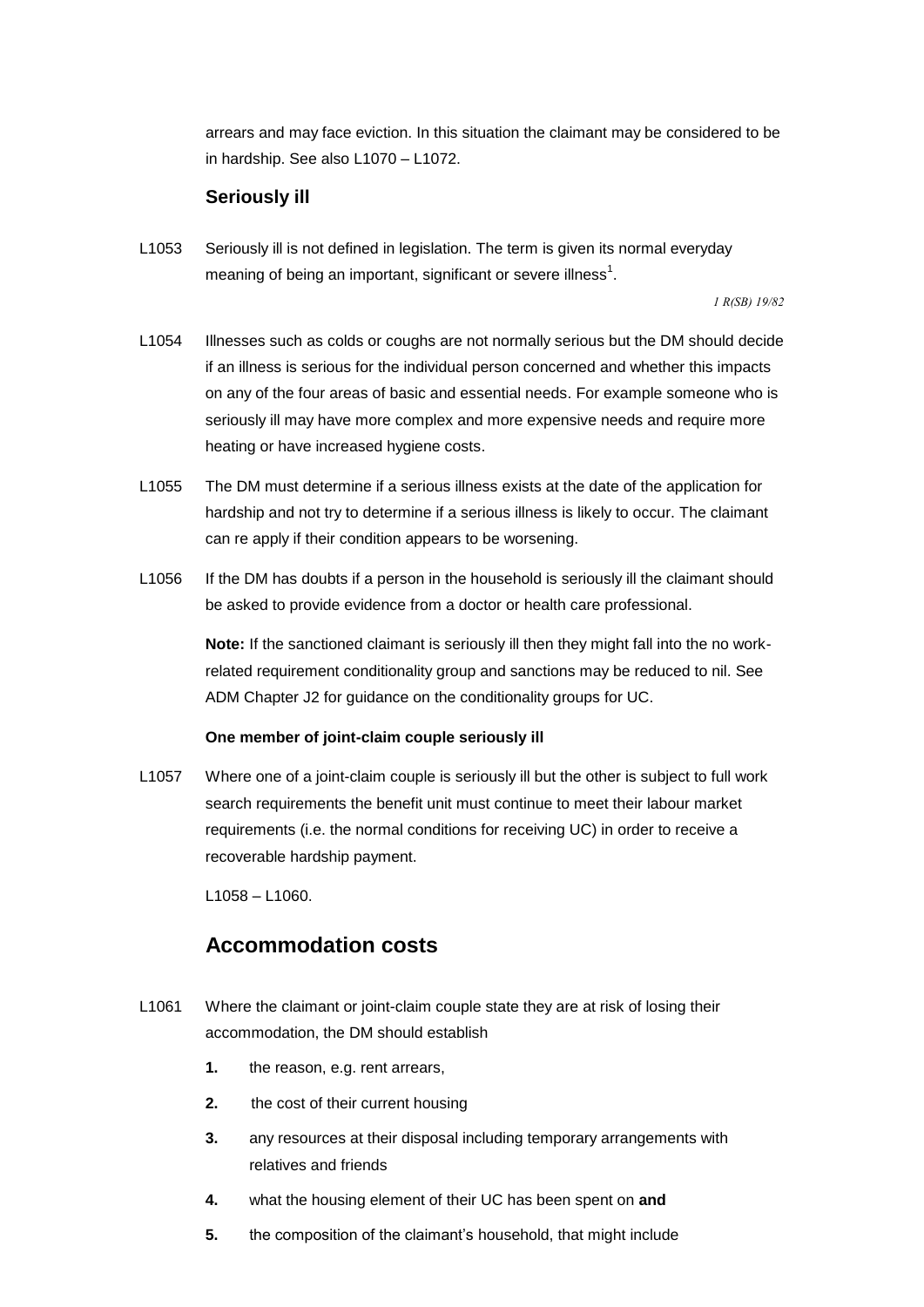- $5.1$ a person with a health condition or disability
- **5.2** dependant children
- **5.3** an adult for whom the claimant provides care **or**
- **5.4** a person who is pregnant.

**Note :** Claimants cannot show hardship in relation to accommodation costs because they have had an amount deducted for their housing element due to under occupancy (see ADM Chapter F2 – F4 on Housing Costs).

- L1062 The appropriate evidence to support the claimant's situation and that they are unable to meet these costs might include
	- **1.** a rent book,
	- **2.** a letter from the landlord, letting agent or lender
	- **3.** the department's claim records
	- **4.** any supporting information or evidence on their available resources (see L1031)
	- **5.** any supporting evidence or information of their attempts to find other housing **or**
	- **6.** a doctor or healthcare professional's letter.

**Note:** See also guidance at L1089.

L1063 – L1065

### **Heating costs**

- L1066 When the claimant or joint-claim couple state they are unable to cover costs for heating their home, the DM should establish
	- **1.** the method of supply and payment ( for example: monthly, quarterly, direct debit, budget plan, standing order, meter payment card etc)
	- **2.** when the last bill was paid and when the next is due
	- **3.** when the supply will exhaust or be cut-off if not paid
	- **4.** the composition of the claimant's household that might include
		- $4.1$ a person with a health condition or disability
		- **4.2** dependant children
		- **4.3** an adult for whom the claimant provides care **or**
		- a person who is pregnant.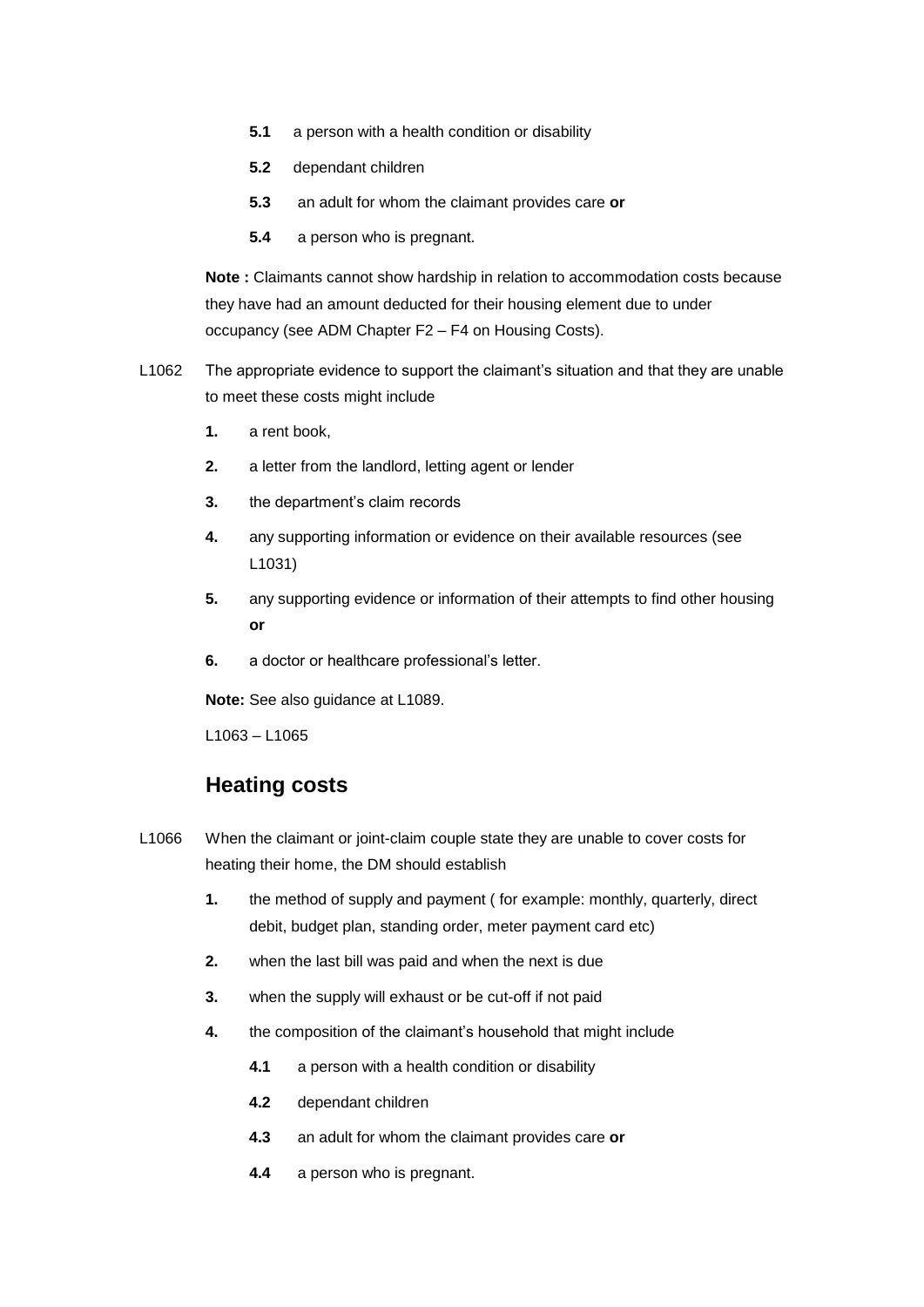- L1067 The time of year must be considered as lack of heating is generally only likely to cause problems at certain times of the year, i.e. when the application for hardship is made
	- **1.** between November and March (although decisions should reflect local weather conditions) **or**
	- **2.** where there is an extended period of cold weather, i.e. the temperature is recorded as  $0^{\circ}$ c or below.

**Note:** The condition at **2.** is the trigger point for Cold Weather Payments.

- L1068 If the application is made
	- **1.** during the summer months **or**
	- **2.** a period of warm weather

it may be difficult for the claimant to justify their assertion that they cannot meet their needs unless their household compromises of someone who has special needs or the condition of the dwelling is such that the inhabitants are more likely to suffer from a lack of heating despite prevailing weather conditions.

- L1069 The appropriate evidence to support the claimant's situation and that they are unable to meet heating costs might include
	- **1.** the energy supplier's statements, bills or letter regarding the status of supply
	- level of heating **2.** a doctor or health care professional's letter verifying they need a particular
	- **3.** any supporting information or evidence on their available resources (see L1031)
	- **4.** the department's claim records, such as deductions for fuel arrears.

#### **Other fuel costs**

- L1070 Other fuel costs may link to food or hygiene needs for example running electrical equipment such as a
	- **1.** washing machine **and**
	- **2.** cooker to cook raw food **or**
	- fridge or freezer to keep food cold or frozen until needed.
- **3.** fridge or freezer to keep food cold or frozen until needed.<br>L1071 These needs may arise irrespective of weather conditions and are linked closely to
	-
	- **1.** food costs (see L1076) **and**<br>**2.** hygiene costs (see L1081).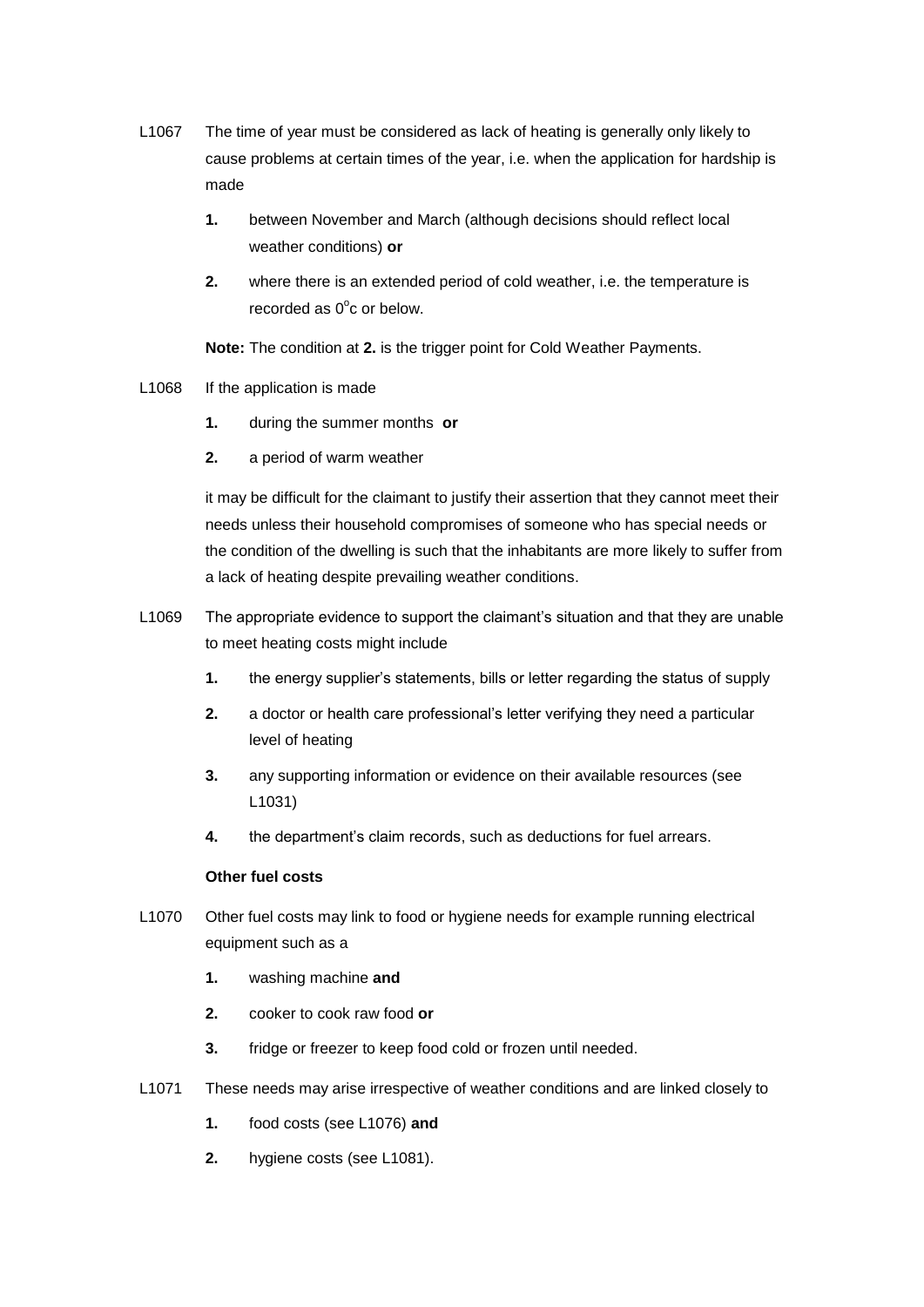For example it is no use providing food if the claimant can't cook it or keep it cold or frozen until needed and it would not be easy for someone to keep their clothes and bedding clean with cold water.

L1072 Most likely there will be overlap in which aspect of the four criteria areas of needs a claimant is unable to meet. Each case should be determined on its own merits and all the individual circumstances taken into consideration regarding the four essential criteria which are the basic and essential needs.

L1073 – L1075

### **Food costs**

- L1076 Regular basic nutrition is essential to maintain health. A claimant or joint-claim couple may state that as a consequence of a sanction being imposed on their UC they have no
	- food of their own or **1.** food of their own **or 2.** access to any food **or**
	-
	- **3.** the means to prepare and store it

to meet immediate basic nutritional needs for themselves and their household for the immediate future.

- L1077 Where L1076 applies the DM should establish
	- **1.** when did the claimant last shop for food for the household
	- **2.** the period this shopping was designed to cover and any reasons for running out of food any earlier
	- **3.** the nature of any special dietary requirement of any member of the household because of a medical condition.
- insufficient resources to provide meals for the coming week where they L1078 The claimant should be regarded as being in immediate hardship if they have
	- $\mathbf 1$ have responsibility for a child or qualifying young person
	- **2.** provide care for an adult
	- **3.** or someone in the household is pregnant **or**
	- **4.** have in the household a person with a health condition where a lack of food would cause suffering.

 (also see L1091). **Note:** Claimants are not expected to rely on food banks to meet their food needs

L1079 Where possible the claimant should present receipts but in practical terms the claimant's testimony may be the only source of information available.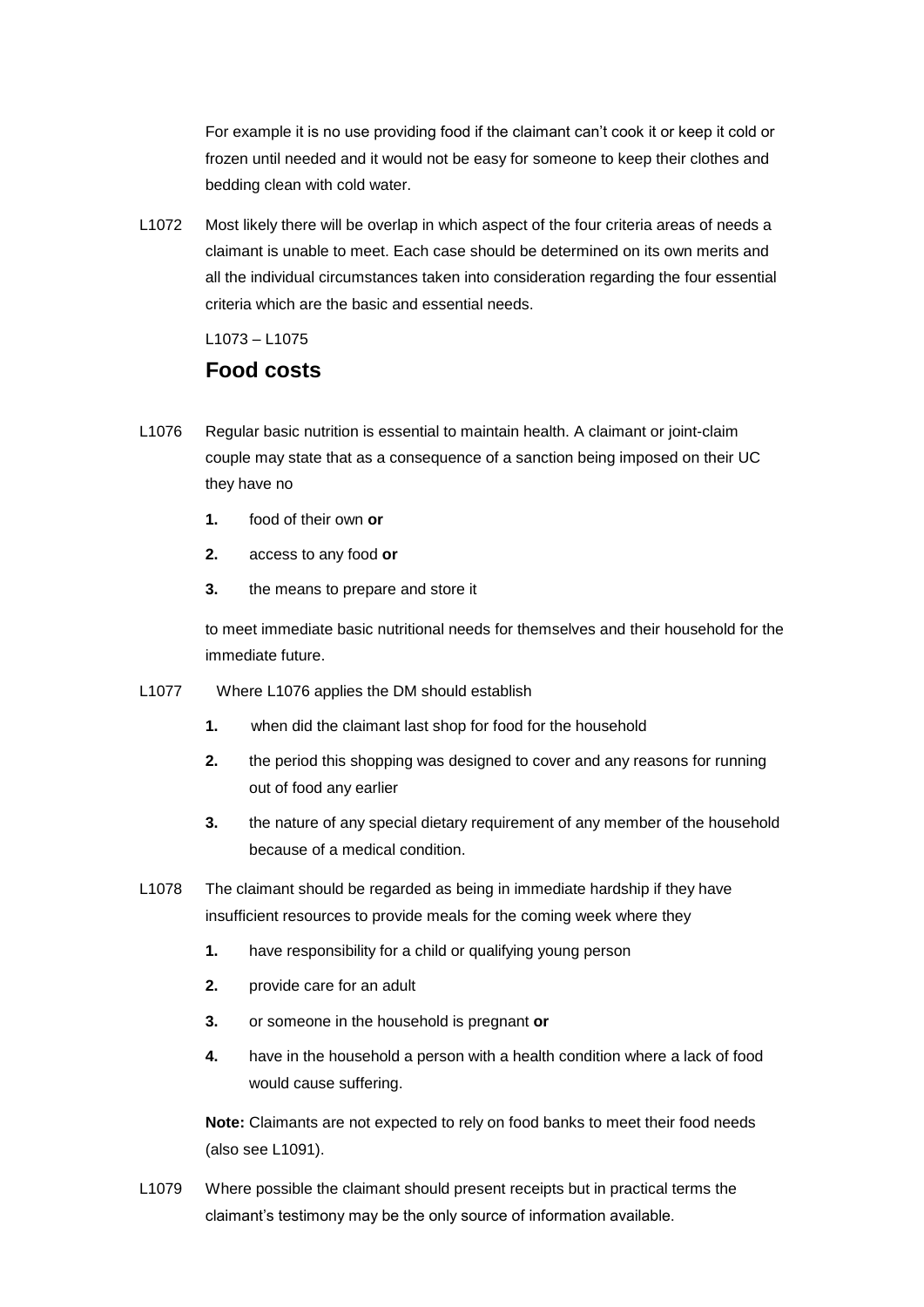L1080.

### **Hygiene costs**

L1081 Where as a result of a sanction being imposed on a claimant or joint-claim couple's UC they assert they have no immediate resource to meet their or their households hygiene needs, the DM should establish

> machine etc) **and 1.** what products or services they require (for example: sanitary products, nappies, toilet paper, soap, detergents, laundry services, washing

> **2.** whether these items or services are available free or via alternative sources (for example: immediate family, doctors or health centres etc).

L1082 Each case should be determined on its own merits and any special needs verified by a letter from the person's GP or health care professional unless this information is already available from the UC claim records.

L1083.

### **Efforts to access alternative support to meet needs**

- may be available to help themselves and their household<sup>1</sup>. The DM has to consider L1084 Claimants are expected to investigate potential alternative avenues of support that
	- **1.** what is reasonable in the individual circumstances **and**
	- them **2.** whether claimants have explored alternative support that might be open to

to help them meet, or partially meet, their household's basic and essential needs.

 *1 UC Regs, reg 116 (2)(b)* 

- L1085 What is regarded as reasonable for a claimant to do may well vary
	- **1.** in each individual case **and**<br>**2.** over time (see note).
	-

Actions a claimant or joint-claim couple could be required to take could vary vastly from those they are able to take either because of what options are available to them locally or their own circumstances.

**Note:** This will be of particular significance for those making a sequence of hardship applications where the claimant can be required to take steps to investigate helping themselves out of hardship.

#### **What is considered reasonable**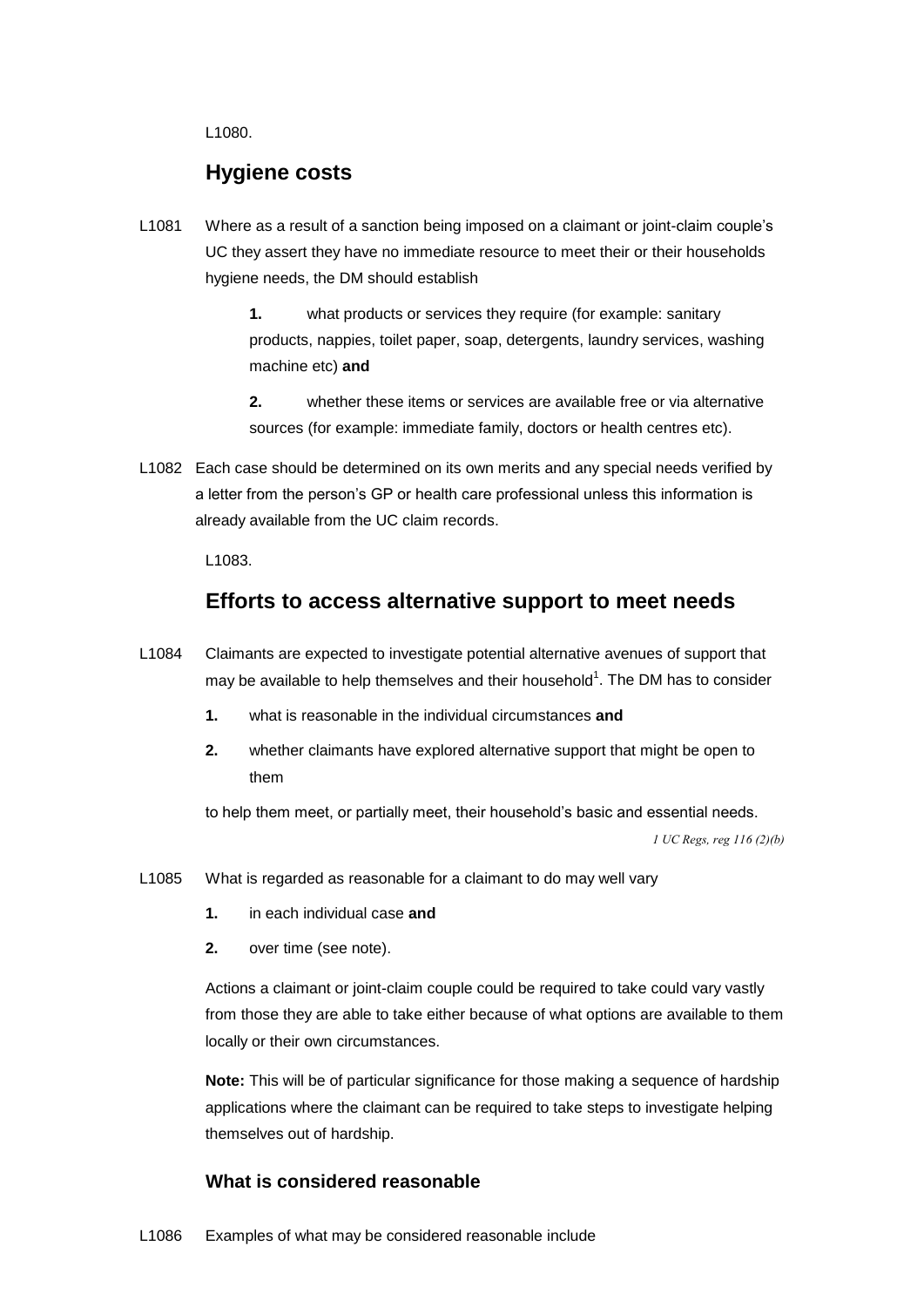- **1.** asking their immediate families for assistance but see L1090
- **2.** access to free help to meet hygiene needs, for example: where the claimant or member of the household has a medical condition
- **3.** for those in work, asking their employer for an increase in hours
- able to help with immediate basic and essential needs, but see L1091, **4.** contacting local charities, support groups and other organisations that may be
- **5.** the claimant serving notice in order to access savings or investments (see L1131).

This list is not exhaustive.

#### **What is considered unreasonable**

- L1087 It is not considered reasonable to expect a claimant to
	- $1.$ sell or pawn items they own (also see L1088) or
	- **2.** have to find cheaper housing (also see L1089) **or**
	- **3.** increase their debts by seeking credit (see L1116) **or**
	- **4.** rely on charities (see L1091).

#### **Sell or pawn items**

- L1088 Claimants cannot be required to
	- $1.$ sell or
	- $2.$ **2.** pawn

any items they, or their household, own in order to meet their basic and essential needs, with the exception of stocks and shares. However, where a claimant or jointclaim couple have taken this action of their own accord, any funds they have as a result of the sale must be considered as being available towards meeting their basic and essential needs.

#### **Seeking other accommodation**

- L1089 If a claimant is at risk of losing their home they cannot be required to
	- **1.** seek an alternative dwelling that would not house their current household **or**
	- **2.** put the family at risk or their friends or family in hardship **or**
	- **3.** find cheaper housing.

 support themselves (also see L1116). **Note:** Claimants cannot be required to access or increase credit as actions to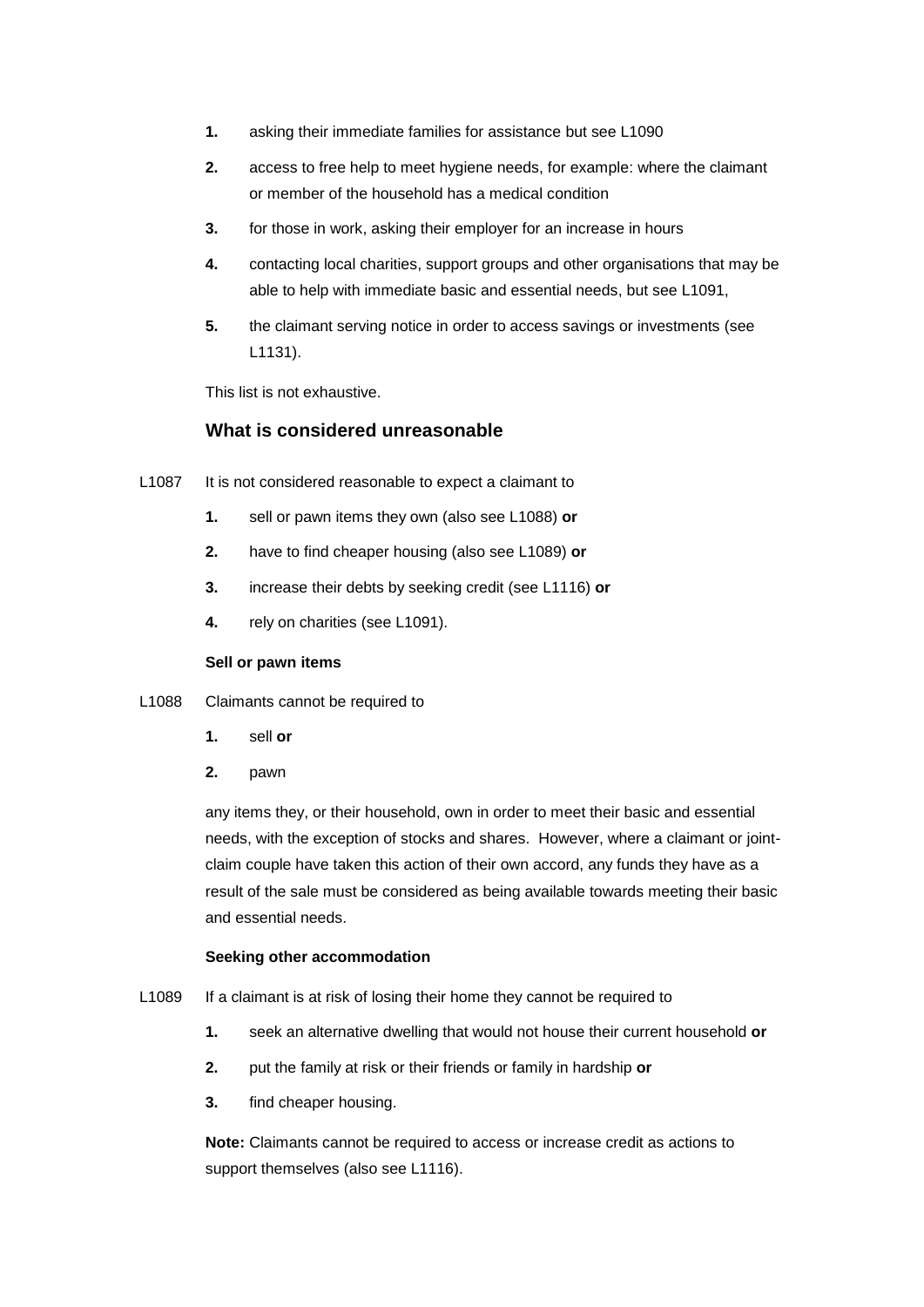#### **Help from family or friends**

- L1090 It will not be reasonable in every case for claimants or joint-claim couples to expect assistance from close family or friends but it may be reasonable to expect some claimants to consider the possibility of asking. What is or isn't reasonable will depend on the individual's circumstances. For example it would not be reasonable where families and friends have
	- **1.** their own difficulties **or**
	- **2.** the request may put strain on relationships **or**
	- **3.** the request may have a risk of violence (especially for estranged relations) **or**
	- **4.** the person is not in the proximity to offer assistance.

#### **Investigate help from charities**

- L1091 Investigating what help may be available from charities will depend on what
	- **1.** is available locally **and**
	- **2.** steps claimants are prepared to take.
- claimants should not be denied access to recoverable hardship payments if they L1092 Claimants should not be expected to rely on support from charities. While claimants may be prepared to request such help there should be no requirement to do so and don't. For example; claimants are not expected to rely on food banks to meet their food needs (also see L1078).
- L<sub>1093</sub> choose not to. It will usually be reasonable to expect claimants to at least investigate and consider what help may be available to them, but not force them to accept any help if they

L1094– L1095

### **Effort to reduce non-essential costs**

 L1096 Claimants applying for hardship are expected to reduce expenditure that does not relate to the four essential needs<sup>1</sup> (see L1061 et seq).

 *1 UC Regs, reg 116 (2)(c )* 

- L1097 It would be reasonable to expect a claimant to
	- **1.** cancel clubs and society memberships
	- **2.** serve contractual notice to cancel leisure services (see L1098) **and**
	- **3.** curtail entertainment activities.
- L1098 The notice at L1097 cannot require the claimant to incur financial penalties, for example: cancelling a gym membership that carries a penalty for early cancellation. However, this might include the claimant giving any contractual notice to cancel such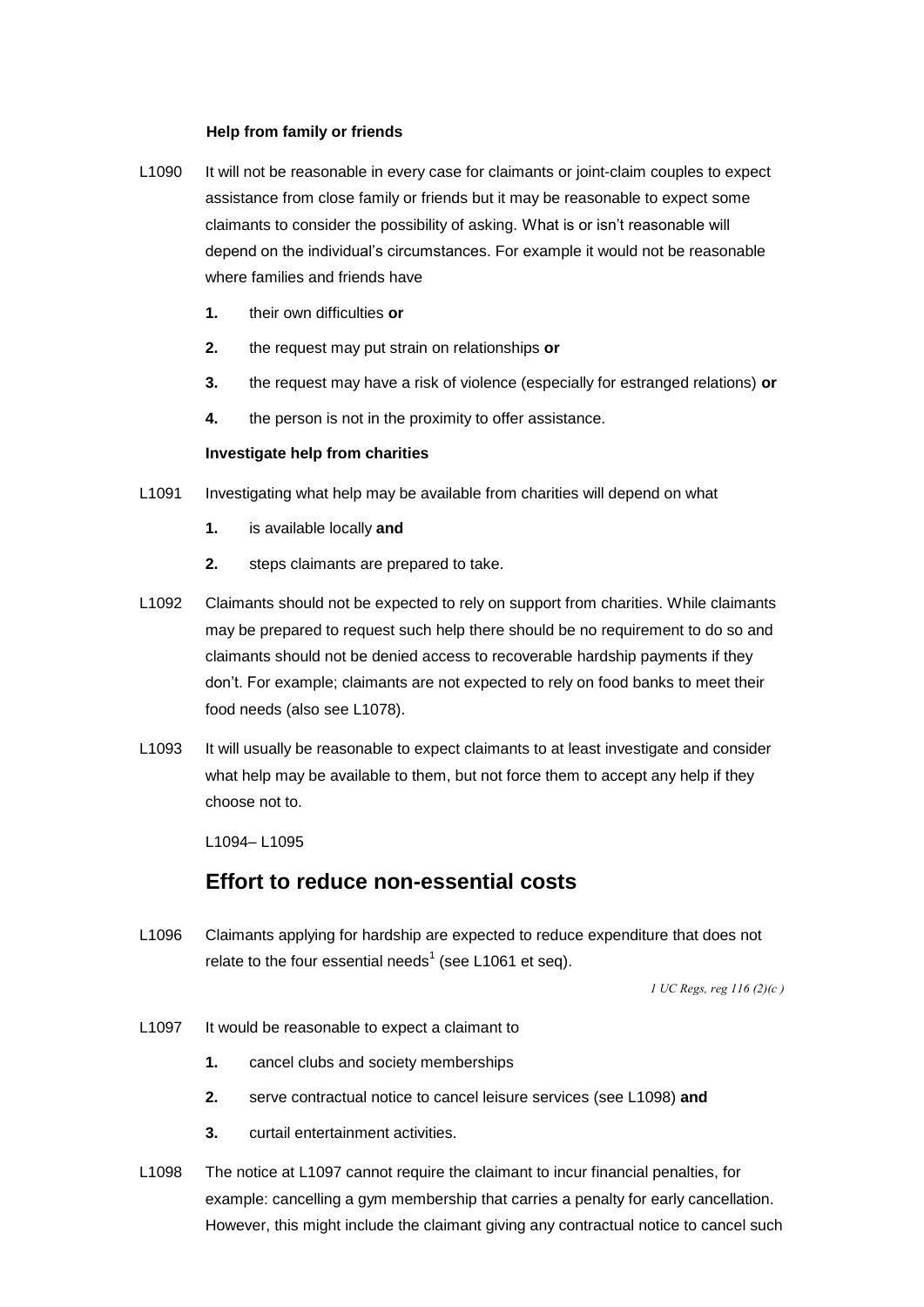a contract to reduce their commitments for potential further periods of hardship they might apply for.

#### **Work search or preparation costs**

- L1099 It would not be reasonable to expect claimants to cease outlay they needed to make to meet work search requirements, for example;
	- **1.** a mobile phone contract
	- **2.** broadband for internet
	- travel costs

**3.** travel costs<br>as these are accepted as a means to search for work.

#### **Children**

- L1100 It would be reasonable to expect a claimant to cease outlay on any non essential expenditure relating to children as they would for themselves. However any expenditure which is to maintain access to education would be deemed essential.
- L1101 Expenditure on school activities will only be reasonable if it is vital to education or safety although enquiries should be made for other sources of support as many local authorities provide free school meals, uniform, dinners and access to after school activities. For example:
	- **1.** sporting and after-school activities would be regarded as non essential but there may be access to local authority support for free activities
	- uniforms **2.** school uniforms may be deemed essential but not in any areas where there is a support scheme through the local authority to provide for free school
	- **3.** child care costs would depend on the reason they were incurred, for example if they relate to a claimants work search and they are reasonable in the circumstances, e.g. a parent had a job interview at 4pm and had to pay for a babysitter for an hour to attend the interview may be considered reasonable if no other family were available to help.

**Note:** A claimant must do what they can to access other sources of support. There should be no blanket exemption of costs relating to children and no cap on what level of financial expenditure is acceptable. It is for the DM to consider all the facts and circumstances of the individual case in determining what can be considered reasonable costs.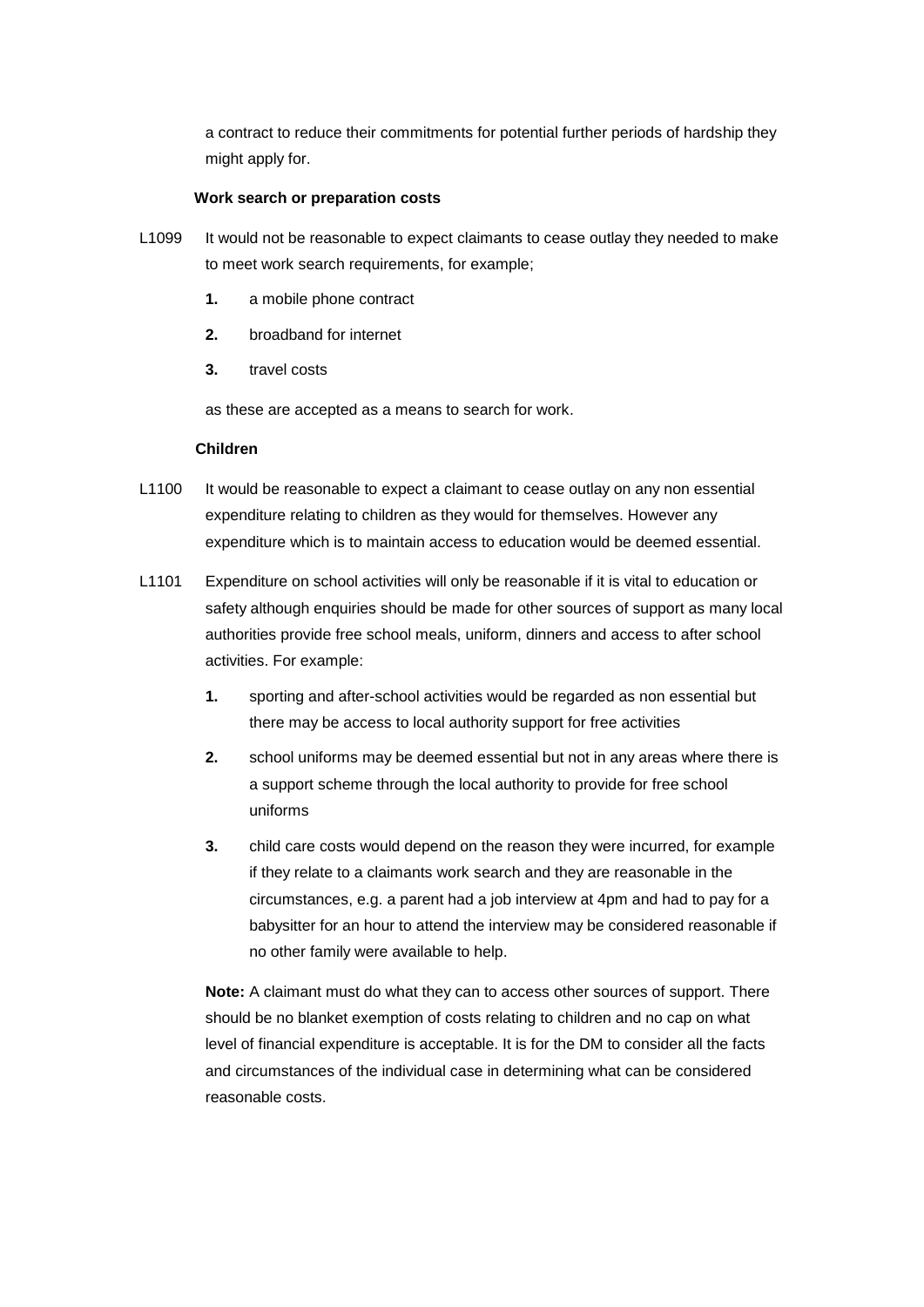#### **Medical costs**

 DM to seek a doctor or health care professional's verification of essential medical L1102 Where any medical costs are not covered by pass-ported free prescriptions continuing costs to meet any household medical or well-being needs should not be regarded as reducible expenditure. However, it would not be unreasonable for the costs.

**Note:** See guidance at L1081 for guidance on hygiene costs.

#### **Ineligible service charges for those in supported accommodation**

L1103 When considering whether a claimant has done all they reasonably can to reduce non-essential expenditure it would not be expected that a claimant reduce expenditure on ineligible service charges, for example those claimants who live in supported accommodation who have to pay ineligible service charges to avoid falling into arrears.

**Note:** These charges are ineligible for UC housing.

#### L1104 **–** L1105

#### **What the DM considers**

- L1106 DMs should, as far as is practical, ascertain
	- **1.** that the household has taken all reasonable steps to reduce household expenditure
	- **2.** whether there has been any irregular or large expenditure on non-essential items
	- **3.** the claimant has discussed alternative payment options with their creditor, service provider, landlord or lender or supplier.

### **Available resources**

- L1107 The DM must consider whether the resources available to the claimant and their household are sufficient to meet their basic and essential needs.
- L1108 'Resources' is not defined in legislation. The word should be given its normal everyday meaning<sup>1</sup> of the means available or a stock or supply that can be drawn upon.

 *1 R(SB)19/82* 

- L1109 When considering resources that may be available to the household this includes resources that
	- **1.** are likely to be available to the claimant and their family **and**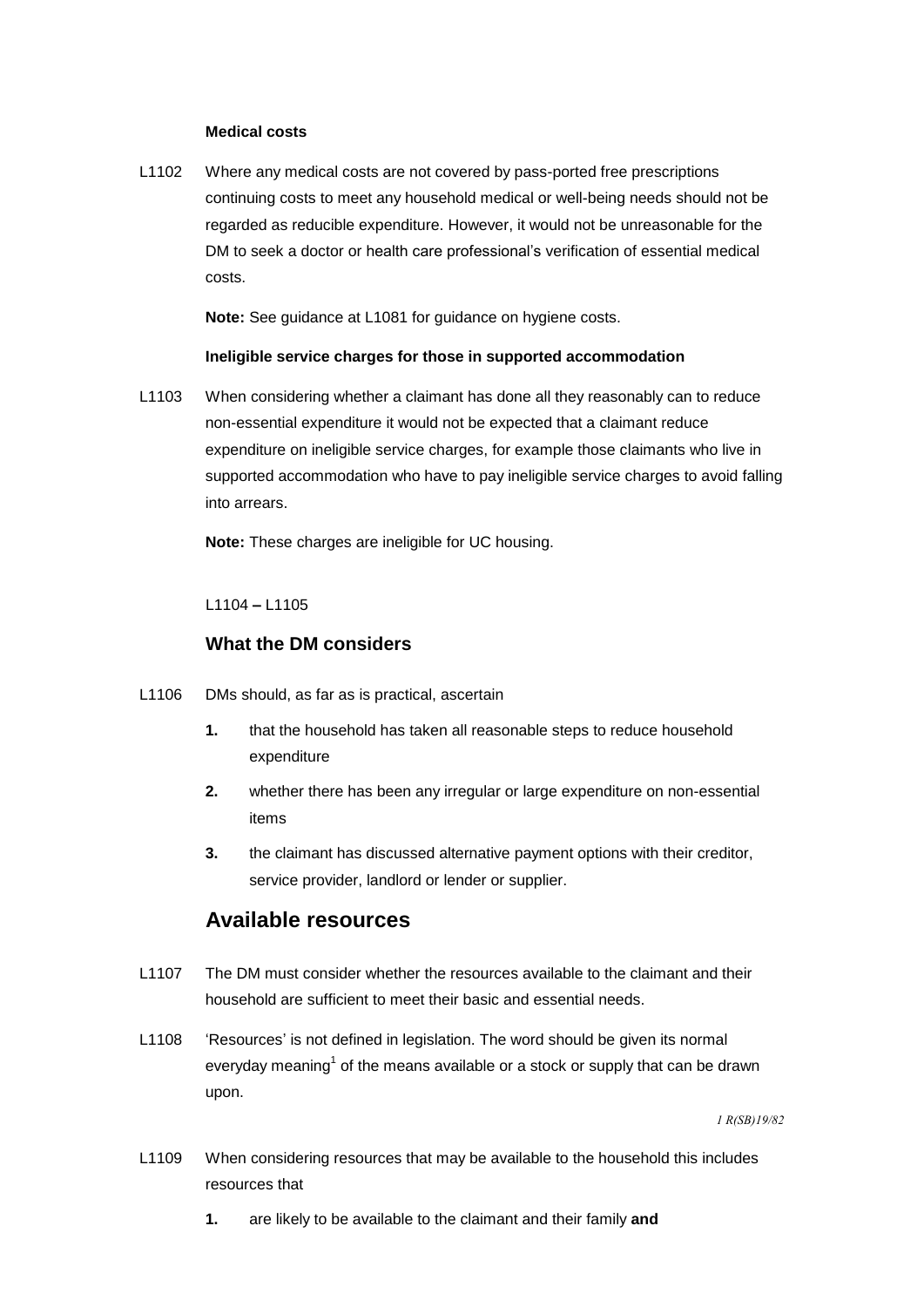- **2.** that may be available from a member of the household who is not a member of the family.
- L1110 This includes any
	- **1.** income **or**
	- **2.** capital **or**
	- **3.** other money

available to the household.

#### **Example**

 Lynn has failed to comply without good reason in a work preparation requirement as Lynn claims UC. She lives with her son Michael who is in F/T work. The DM decides required and imposes a sanction. She makes an application for hardship.

Lynn has no form of income but Michael contributes £50 a week towards household expenses. The DM considers the £50 from Michael when looking at available resources.

- L1111 The DM should consider any resources that are available to the household including
	- **1.** earned and unearned income at the households disposal,
		- **1.1** when they will receive it **and**
		- **1.2** what is the gap between this and any potential recoverable hardship payment
	- **2.** capital or other money that can be
		- $2.1$ **2.1** accessed immediately **or**
		- $2.2$ with notice **and**
	- **3.** what has any un-sanctioned UC received been spent on.

**Note:** When a sanction applies, the total UC award is not removed, it is reduced by an amount equal to the claimants standard allowance (although for some claimants, without additional elements of UC in payment, this may mean their award is reduced to zero or nearly zero).

L1112

### **Common Financial Statement**

L1113 If the claimant has a Common Financial Statement this could be evidence to validate a claimant's expenditure. A DM cannot insist that a claimant has such a statement but where a claimant has one it might help in assessing existing expenditure to calculate any expected reductions.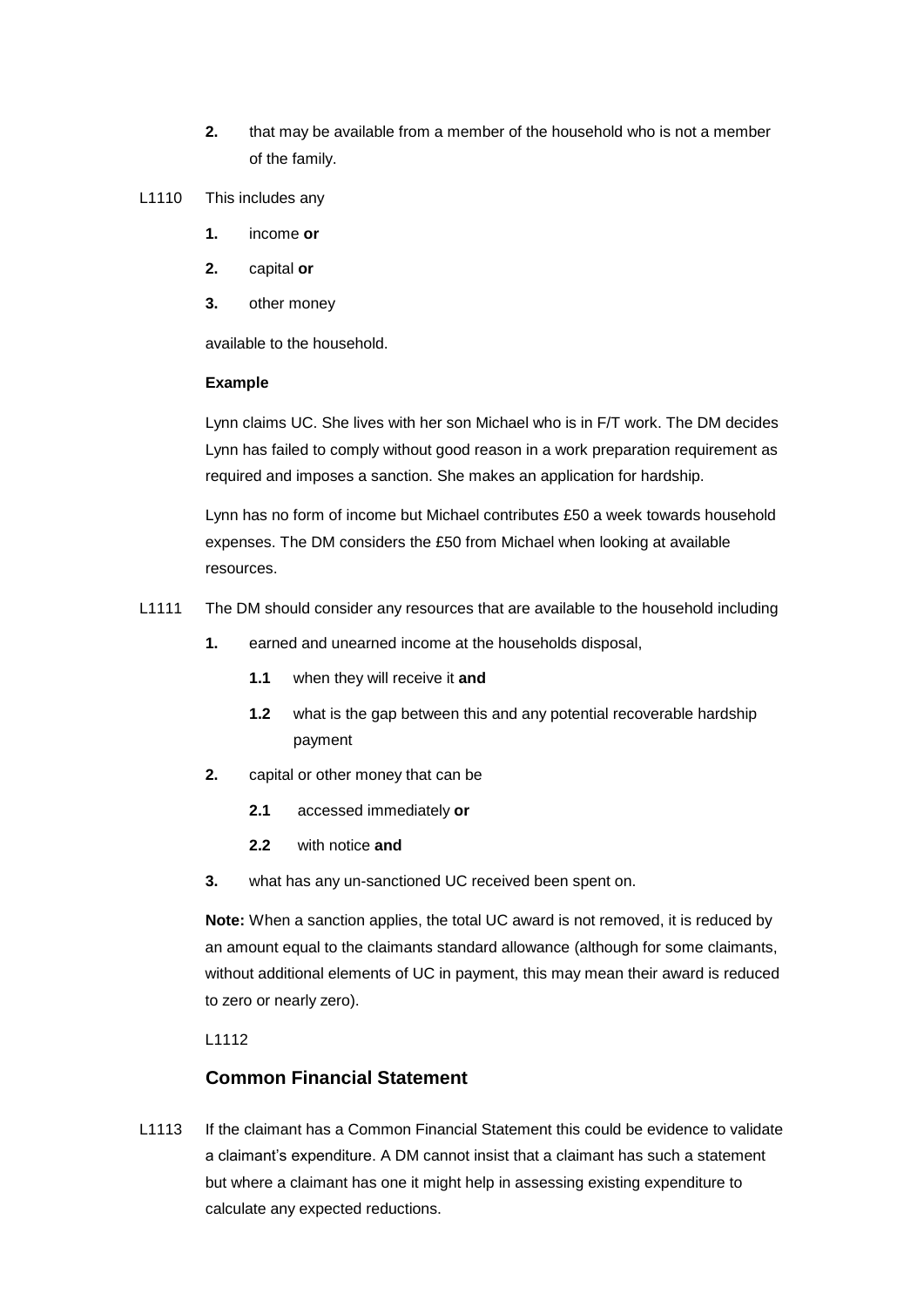**Note:** A Common Financial Statement is a statement used by major banks, financial institutions and charities to assess an individuals debt levels against the income threshold they need to meet those commitments when they have difficulty making repayments.

L1114 – L1115

### **Credit facilities**

- L1116 Because credit facilities are liabilities rather than resources the claimant **cannot** be required or expected to
	- **1.** apply for credit facilities from banks, building societies and mutual/friendly organisations, pay-day advance firms and other financial institutions **or**
	- card, loan or pay-day advance. **2.** use or extend any existing credit facilities they may have, for example: a credit
- L1117 Credit facilities include
	- **1.** credit cards
	- **2.** overdraft facilities
	- 3. **3.** loans **and**
	- **4.** arrangements with retailers.
- L1118 Money obtained from credit facilities should be considered as a resource if it is actually possessed by the claimant or a member of the family at the point of application.

#### **Example 1**

 Andrew has applied for a recoverable hardship payment. He has a credit card with a credit limit of £1500. £900 of the limit is available to Andrew.

When considering the amount of Andrew's resources the DM does not take account of the £900 available on the credit card.

#### **Example 2**

 Hazel has applied for a recoverable hardship payment. She states she has £200 which she got from her bank overdraft facility. Another £300 is available before she reaches her overdraft limit.

The DM decides that the £200 that Hazel possesses should be considered as part of her resources. The remaining £300 of her overdraft limit is not treated as resources.

L1119 The DM should consider the amount by which the family's resources are less than the amount of hardship that would be paid.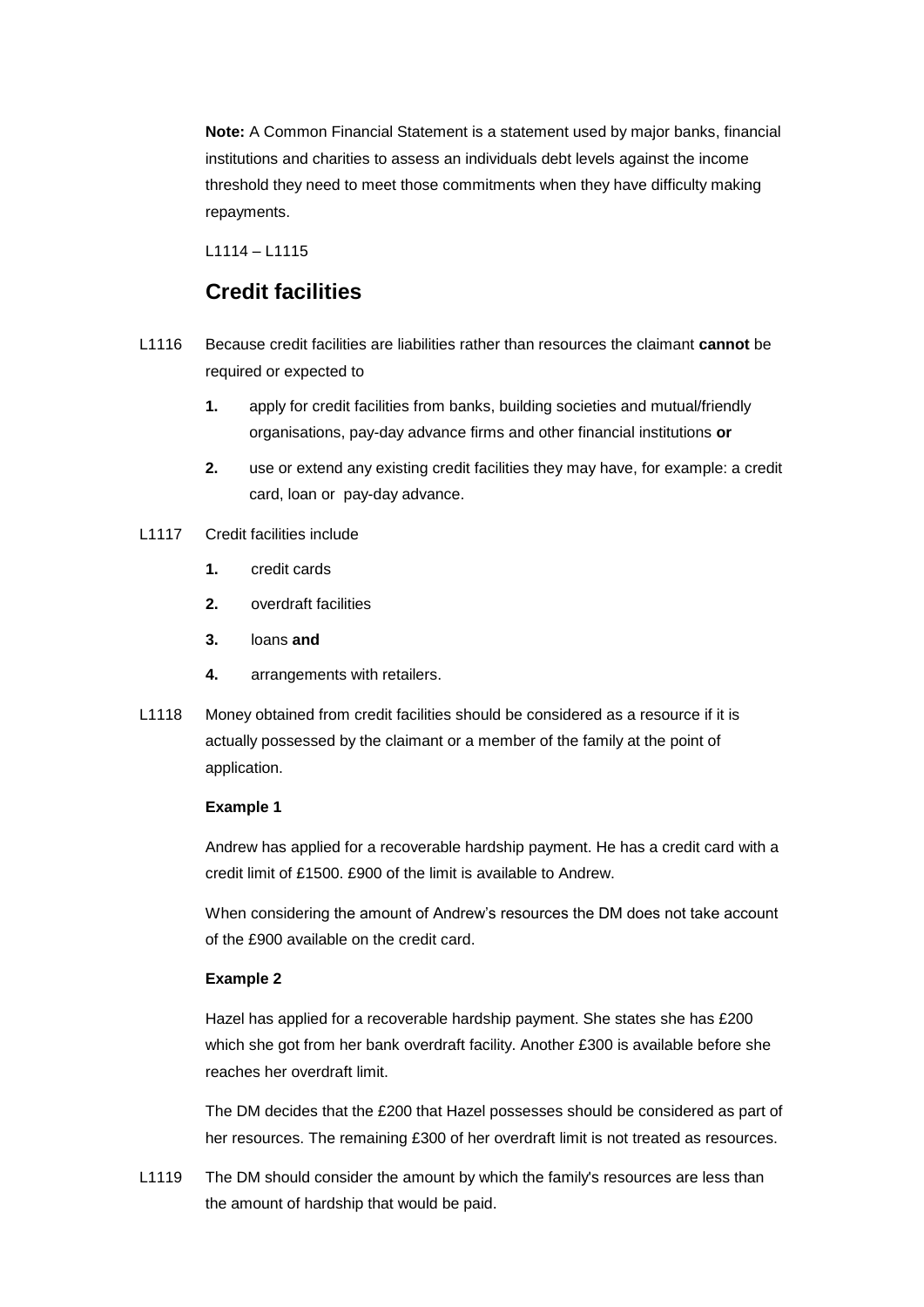L1120

### **Universal Credit and other benefits as resources**

- any UC paid for the Assessment Period immediately prior to the application. That is, L1121 When deciding whether the claimant is in hardship the DM should take into account the amount remaining after a reduction for a sanction has been applied.
- claim couple. L1122 Any income and capital that is disregarded in the calculation of UC is taken into account when assessing the level of resources available to the claimant or joint-

**Note:** Taking into account any sums that are disregarded aims to arrive at a fair assessment of what funds the claimant or joint-claim couple have at their disposal to arrive at a determination that they are in hardship<sup>1</sup>.

 *1 UC Regs, reg 116(2)(a)* 

L1123 This could include other benefits, but excluding CHB (see L1124), the

- 1. claimant
- 2. joint–claim couple **or**
- 3. member of the household

 ESA(C ) that can be paid at the same time as UC are receiving. This may include contribution-based benefits such as JSA(C ) or

### **Child Benefit**

L1124 Payments of CHB should be disregarded from being a resource the claimant can be expected to rely on to go towards meeting their household's basic and essential needs.

L1125

### **Periodic payments of income**

L1126 Where claimants or members of their family receive periodic payments of earned or unearned income, the DM should work out the monthly amount the claimant, jointclaim couple or member of their household will receive. This is to determine the amount of resources available to the claimant and whether that is sufficient to meet their basic and essential needs. This should already have been undertaken as part of calculating the claimant's UC award.<sup>1</sup>

 *1 UC Regs, reg 65 - 74* 

#### **Example**

 Des and Mary have two children and receive insurance payments of £134.80 every four weeks on a Friday.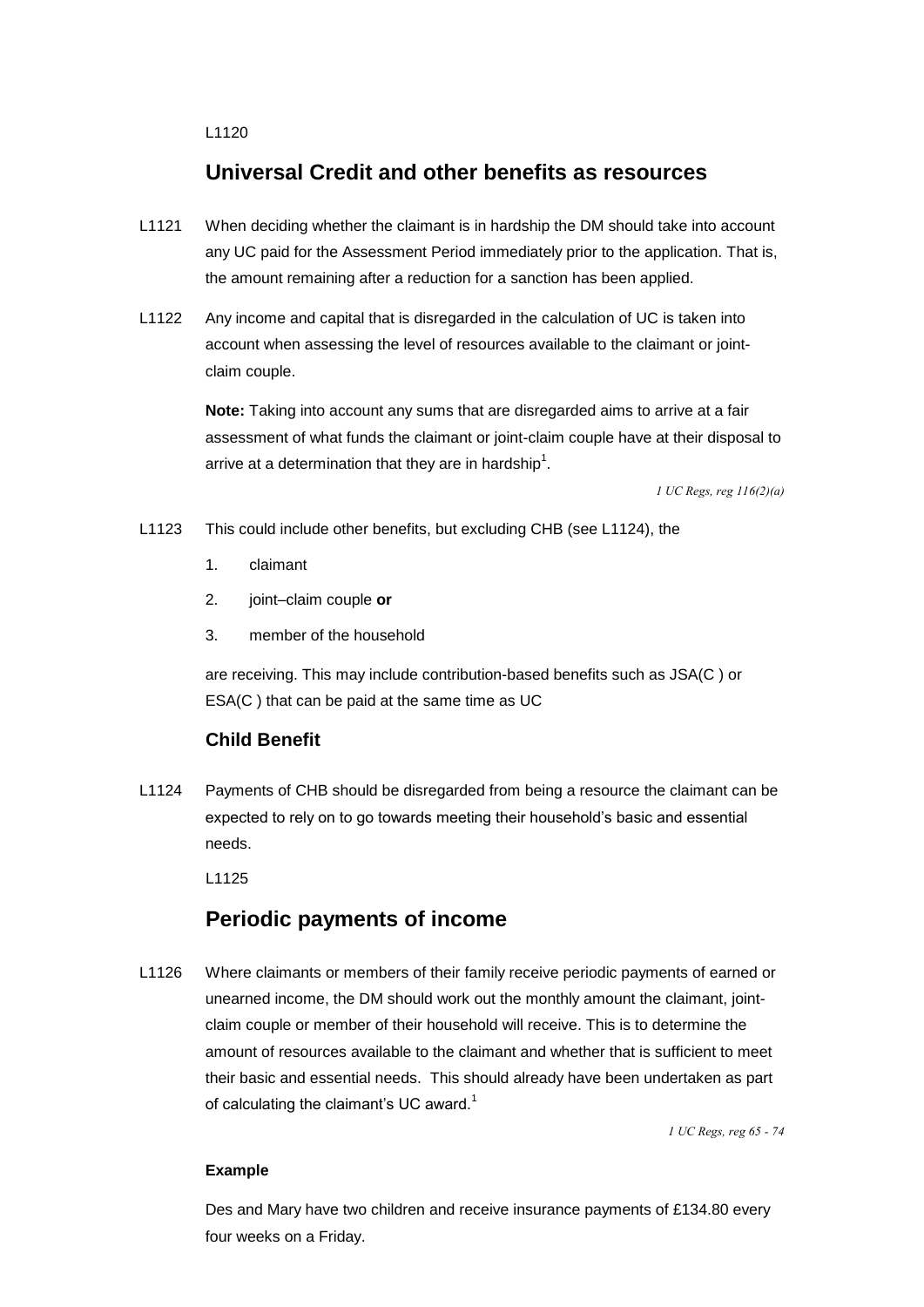Des has been sanctioned for 91 days. He makes an application for a recoverable hardship payment. He has just received a payment of £134.80 insurance payment. Apart from that he has no other money or savings.

The DM calculates that the claimant's resources are £33.70 per week.

### **Are resources available immediately**

L1127 When deciding whether the claimant is in hardship, the DM should consider whether resources are available immediately. If they are, and are sufficient to meet the claimant's immediate needs then hardship will not apply. The claimant will need to re-apply when these funds are exhausted.

### **Income not available immediately**

L1128 The hardship application tests whether a claimant is in immediate risk of not being able to meet their basic needs. Where a claimant has an income that is not yet due to be paid this should only be taken into account for a potential subsequent application.

#### **Example**

Simon claims UC because he has recently lost his job. The DM decides Simon should be sanctioned because he left his job voluntarily without good reason. It is Simon's first failure at the higher level and a 91 day sanction applies.

Simon makes an application for a recoverable hardship payment. He has no other money but states he expects to receive a first payment from a personal pension in 4 weeks. The DM confirms that the pension company will take four weeks to process Simon's application to withdraw.

The DM determines that Simon will be in hardship until his first pension payment is received.

### **Capital not available immediately**

- L1129 The claimant may have assets or savings that
	- **1.** cannot be cashed without giving a notice period **or 2.** would have to be sold to become available.
	-

Examples of this include

- some Building Society accounts
- premium bonds
- stocks and shares
- unit trusts.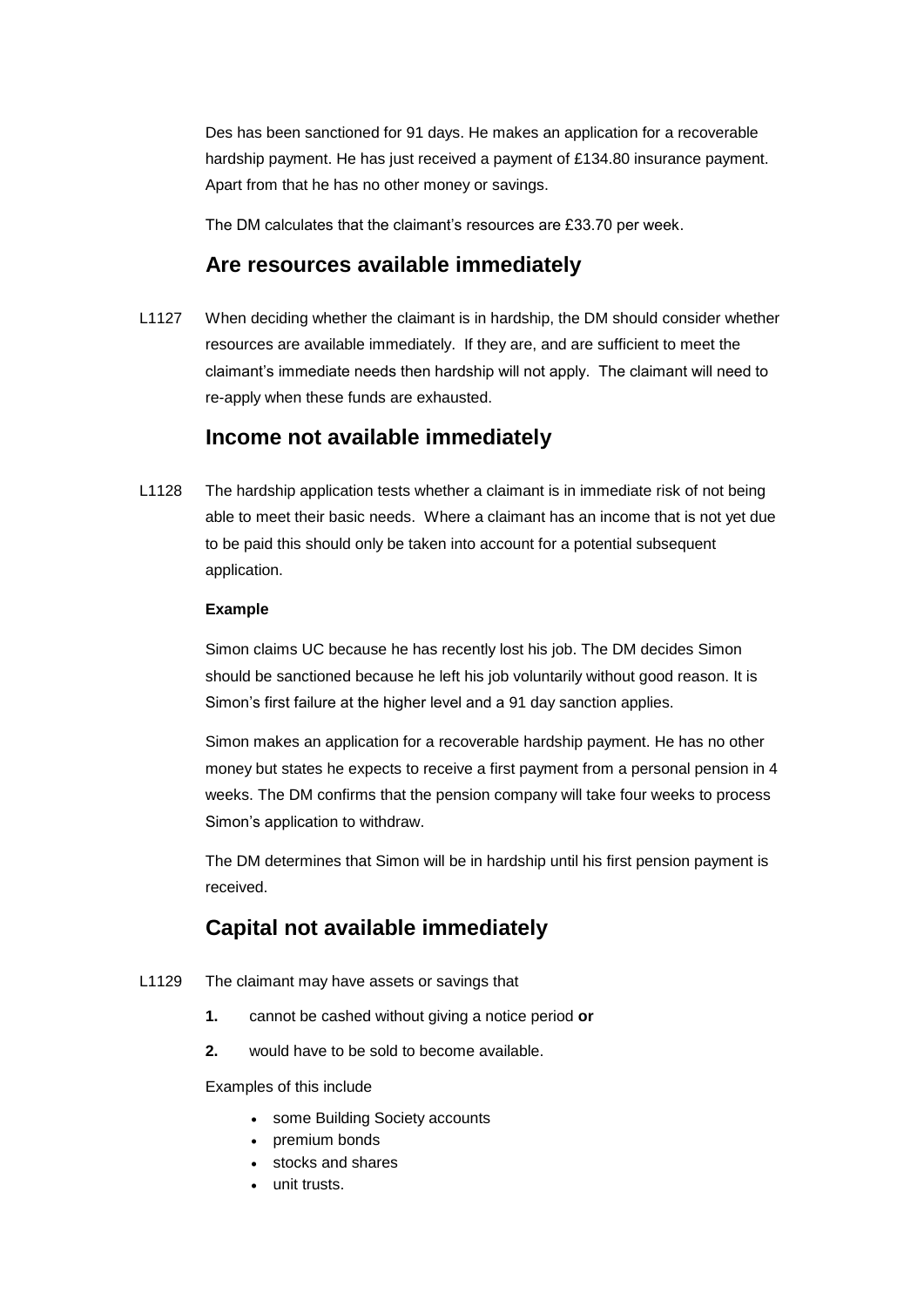- L1130 The DM should calculate the length of any delay before the asset or investment can be converted to cash. The claimant, joint-claim couple or household may suffer hardship in the period before the money becomes available.
- L1131 When calculating the length of the delay the DM should consider
	- **1.** periods of notice set out by the investment company **or**
	- $2.$ **2.** delays that may occur between any sale and receipt of money.

**Note:** The DM should assess whether the claimant has sufficient resource to meet their basic and essential needs. If they have sufficient resource to meet their immediate needs they cannot be in hardship until that resource is exhausted.

L1132 It would not be reasonable to expect a claimant to give notice to acquire an asset which will not materialise until after the reduction period has expired. However the claimant will need to demonstrate they are unable to access such a resource before the end of the reduction period.

> **Note 1:** This will need to be reviewed each time the claimant applies for a recoverable hardship payment since they may incur additional sanctions that extend the total outstanding reduction period thus making it reasonable to serve notice. Claimants are not required to sell items or property.

 **Note 2:** For detailed guidance on sanctions and reduction periods see ADM Chapters K1 and K8.

### **Fixed period investments**

L1133 The DM should bear in mind some types of fixed period investments can be cashed early at the discretion of the investment company. If the claimant states that a fixed period investment is held the DM should be satisfied that it cannot be cashed-in before the maturity date.

L1134 – L1135

### **Has the claimant taken reasonable steps to cash assets**

 the DM should bear in mind that the claimant or joint-claim couple are required to L1136 Where the claimant or joint-claim couple cannot access their resources immediately take steps to help themselves meet or partially meet their basic and essential  $need$ s<sup>1</sup>.

> the required notice to release available resources. **Note:** This means that while an initial hardship application might be granted, a subsequent application might fail if the claimant did not take prompt action to give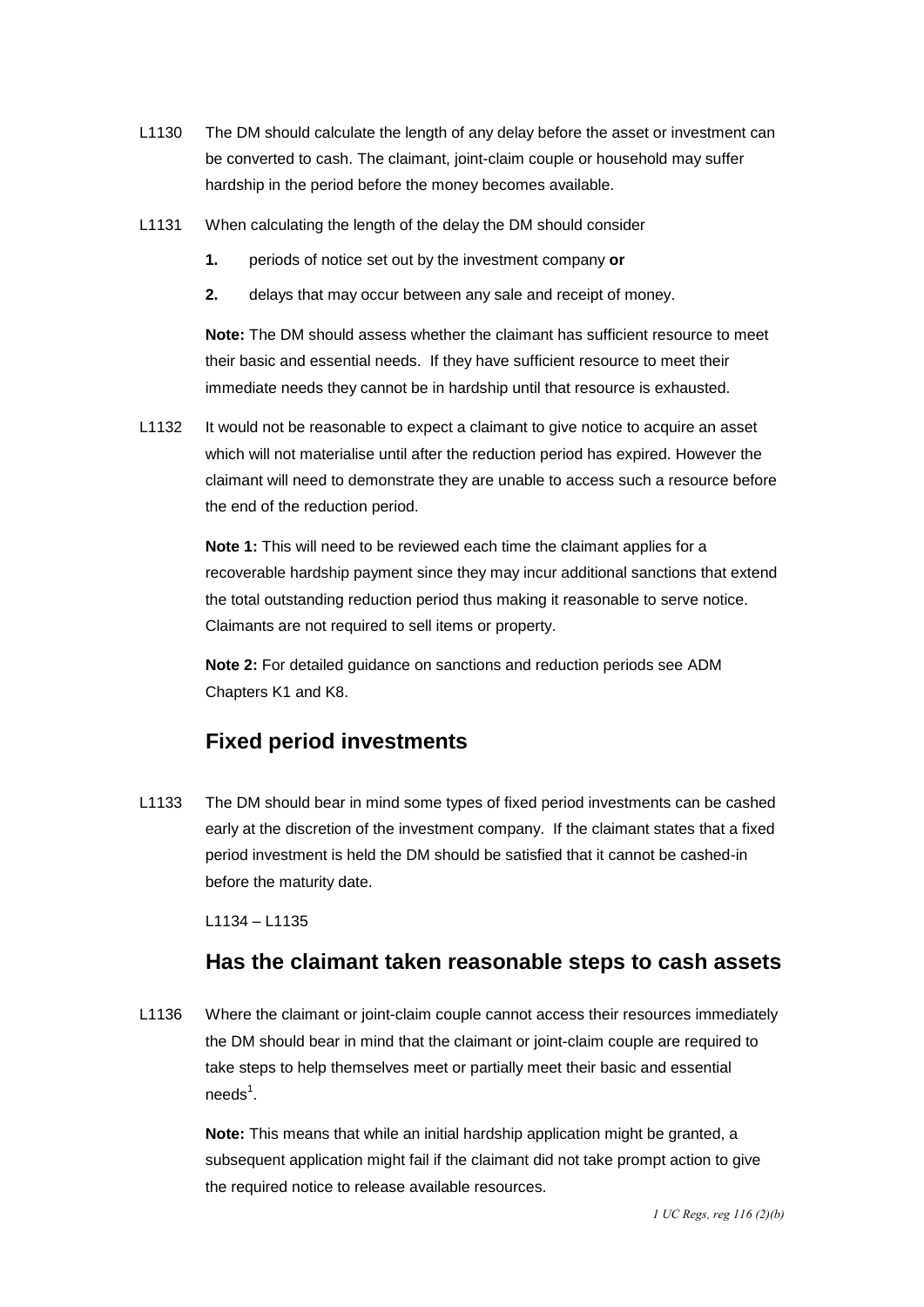L1137 The DM should determine if the claimant or joint-claim couple has taken reasonable steps to cash any assets or investments when considering the resources that are likely to be available to the claimant or joint-claim couple. This includes taking prompt action to contact the financial institution.

#### **Example 1**

Jess lives alone and has no income. She has savings in an instant access building society account of £250.

 Jess' UC is sanctioned for failing without good reason to apply for a particular job. Jess makes an application for a recoverable hardship payment.

The DM determines that Jess' available savings mean she can meet her immediate needs and is not in hardship.

#### **Example 2**

 Tommy lives alone and has no income. He has £1,000 in premium bonds but no other savings.

 recoverable hardship payment. Tommy's UC is sanctioned for 182 days for a second failure without good reason to apply for a job vacancy. Tommy has no other form of income and applies for a

The DM determines that because Tommy's premium bonds cannot be cashed for three months he cannot meet his immediate basic needs.

However, Tommy is told that he will need to serve notice on his Premium Bonds to help himself meet his future essential needs.

#### **Example 3**

Jordan lives alone and has no income. She has a unit trust investment plan valued at £2,000 but no other savings.

She is sanctioned because she left her job without good reason. As this failure occurred within 52 weeks of a previous higher level sanction, the sanction runs for 182 days.

 Jordan requests a recoverable hardship payment. The terms of her investment plan allow Jordan to cash her investment at any time. This has to be done by writing to the plan manager.

The plan manager will then forward a cheque within five working days of receiving Jordan's request.

The DM determines that Jordan's capital would not prevent her being in hardship until the cheque from her plan manager has cleared into her bank account. The DM estimates that this will take ten days, allowing time for postage and the cheque to be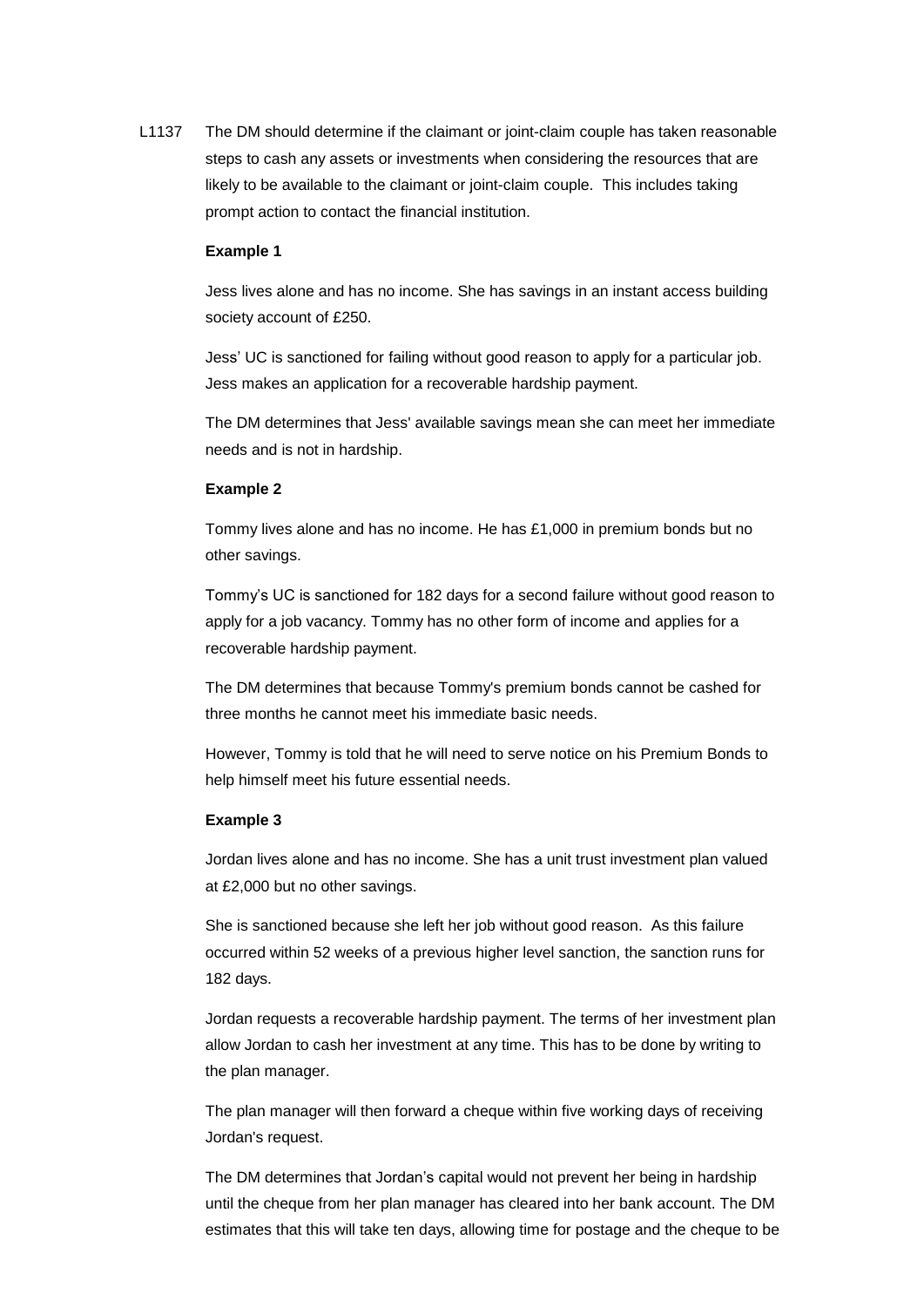processed. She will receive a recoverable hardship payment for that assessment period.

### **Accounts with penalties for early withdrawal**

L1138 Claimants may have savings in accounts that impose penalties for early withdrawal. These resources will still be available to the claimant and should be considered when deciding if the claimant is in hardship.

#### **Example**

Joanne has £2,500 in a 90 day notice account with a building society.

Under the terms of the account she must give 90 days notice of her intention to make a withdrawal. If she does not do this the building society will let her have her money straight away but will deduct 90 days interest from the amount withdrawn.

The DM decides that Joanne could withdraw the £2,500 less 90 days interest immediately to meet her needs. She is not in hardship.

### **Comparing resources with the amount of hardship**

- L1139 The DM should calculate the maximum amount of the recoverable hardship payment that is payable before determining if the claimant or joint-claim couples resources are adequate. See L1151 for guidance on calculating applicable amounts in hardship cases.
- L1140 The claimant is less likely to be in hardship, and able to meet their immediate needs, if their financial resources are equal to or more than the amount of hardship that can be paid (although consideration should be made of whether those resources are already accounted for). In these cases the claimant will need to re-apply when their resources are depleted.

## **Period and amount of hardship**

### **Period of hardship**

L1141 When the DM agrees a claimant or joint- claim couple is in hardship, hardship is paid for the number of days from and including the start date to and including the end date.

### **Start date**

L1142 A hardship payment begins with the date on which all the conditions of hardship are met<sup>1</sup> (see L1016 and L1017).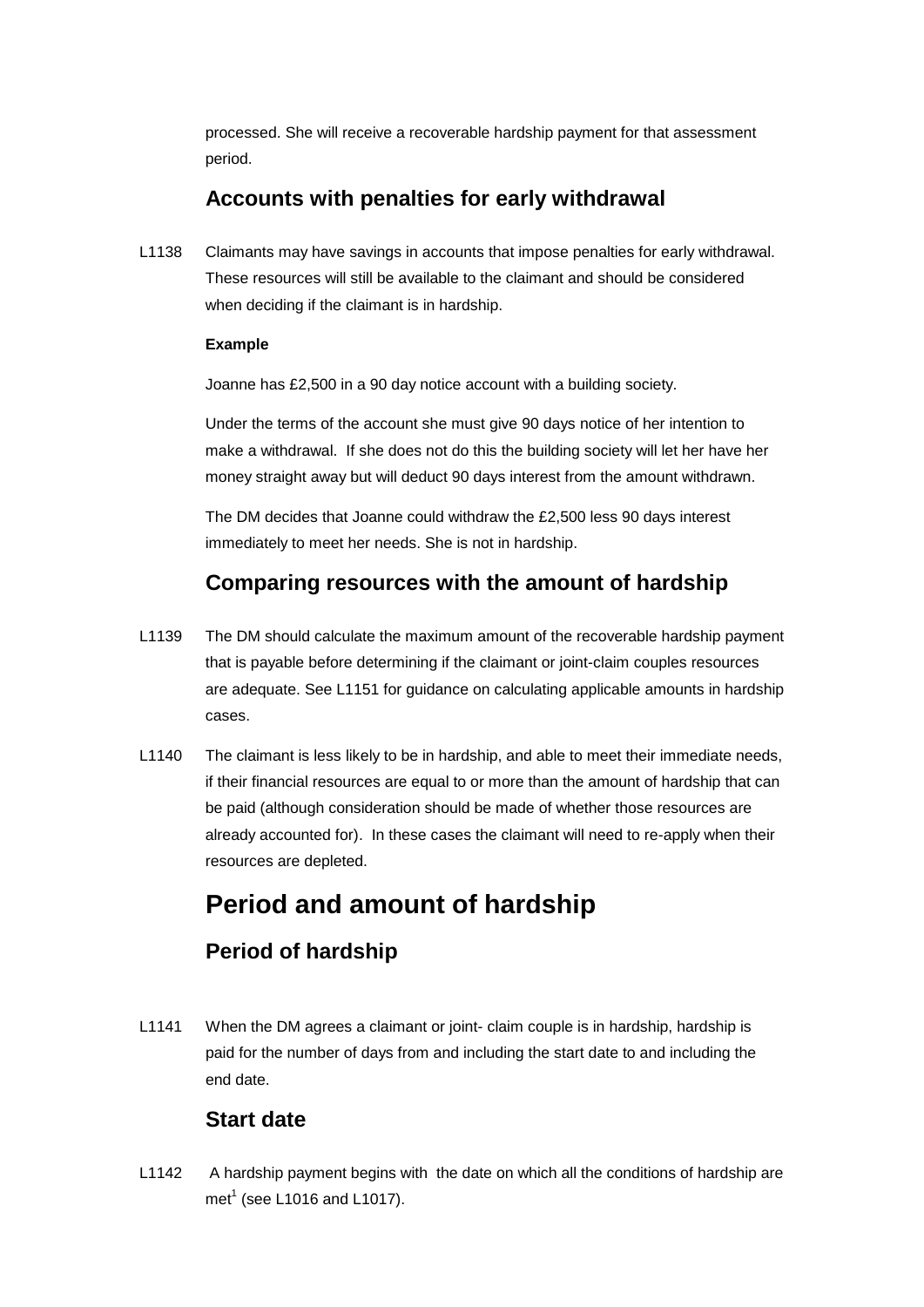**Note:** The claimant must have completed and submitted an application for hardship (see L1030).

 *1 UC Regs reg 117(1) (a)* 

### **End date**

L1143 Subject to the provision in L1144, the period of hardship endson the day before the normal payment date for the assessment period in which the application for hardship was made $^1$ .

> **Note 1:** Normal payment date for an assessment period is the date on which the claimants regular payment of UC is expected to be made where payments are made monthly in arrears.

**Note 2:** Each hardship payment is made for a limited period and once each period expires a new application must be made.

 *1 UC Regs, reg 117(1) (b)* 

- of either L1144 If the hardship period is 7 days or less, the period of hardship will end on the earlier
	- **1.** the day before the normal payment date for the next assessment period **or2.**  the last day on which the award is reduced (sanctioned)<sup>1</sup>.

**Note:** For the meaning of normal payment date see **Note 1. to** L1143.

 *1 UC Regs, reg 117(2)* 

 L1145 The period in L1144 refers to the next assessment period to that in which the application for hardship is made which is a maximum of 38 days. In these circumstances, hardship can be paid for that following assessment period as long as their circumstances are not expected to change. the DM is satisfied that the claimant will still be in hardship in that next assessment period, i.e. their next UC payment will be reduced as a result of the sanction and

> **Note:** Where the start date of the hardship period is later than the application date, for example because the criteria have not been met, see the guidance at L1147.

### **Payment-due dates**

L1146 UC payments are normally made within seven days after the end of an assessment period on a working day. Payments due at weekends or on public holidays are brought forward to the preceding working day. A period of hardship will end on the day before this, so a claimant can re-apply for hardship on their next relevant payment-due date.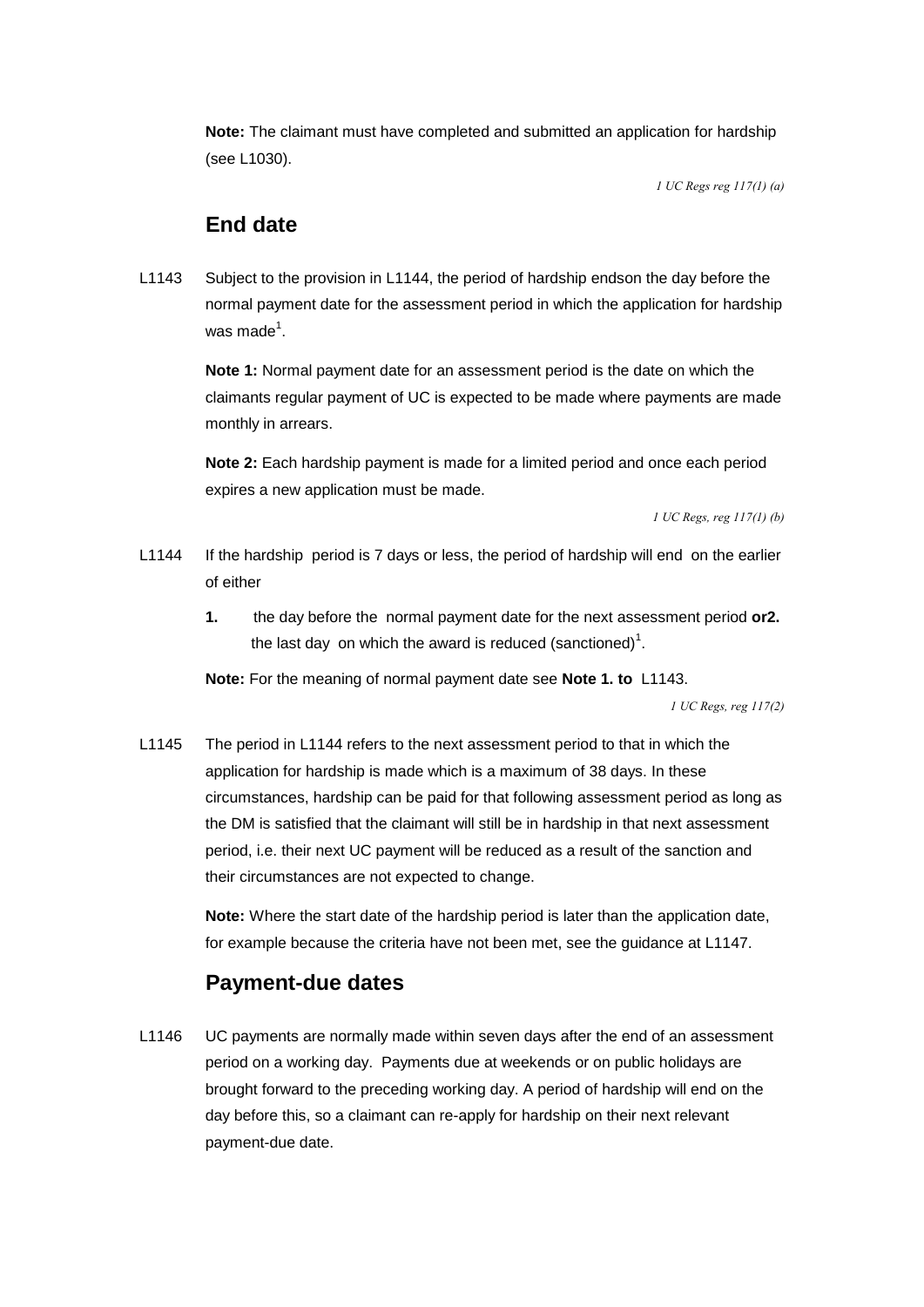#### **Example 1**

Liam's assessment period runs from the  $3<sup>rd</sup>$  of each month to the  $2<sup>nd</sup>$  of the following month. He is in the all-work related requirement conditionality group.

 from 3.5.13 to 1.8.13. The DM imposes a 91 day sanction and the total outstanding reduction period runs

 Liam receives his first reduced payment on Friday 7.6.13 (as 7 days after 2.6.13 is a Sunday). He successfully applies for hardship on this day as he has insufficient resources to feed his child, has no access to other help and no other non-essential expenditure. As soon as he was notified of the sanction he undertook the work search his Claimant Commitment requires and has continued to meet his subsequent work search & preparation requirements.

His next UC payment is due Tuesday 9.7.13.

Liam's hardship period starts Friday 7.6.13 and ends Monday 8.7.13

 hardship is Tuesday 9.7.13. The number of days are 32. The earliest Liam can make the next application for

#### **Example 2**

 Tanya receives a 14 days sanction on the UC payment for the assessment period from 5.8.13 to 18.8.13. She applies for hardship on Monday 16.9.13 so that she can buy food, having spent the UC she received on rent.

She attended an interview with her adviser on 25.8.13 at which she presented her updated CV and has complied with her other work search requirements. Tanya's next UC payment is due Friday 11.10.13.

 Tanya's hardship period starts Monday 16.9.13 and ends Thursday 10.10.13. The number of days are 25. The earliest Tanya can make her next application for hardship is not applicable as her next payment of UC is not subject to sanction.

L1147 – L1150

## **The amount of recoverable hardship payments**

L1151 The daily amount of hardship is calculated on the basis of the amount by which the sanction reduces the claimant's award in the assessment period. This is averaged to a daily amount as follows $<sup>1</sup>$ </sup>

 $\overline{\phantom{a}}$  $\big)$  $\left(\frac{total reduction in Assessment Period \times 12}{2000}\right)$  $\setminus$  $\it (total reduction in Assessment Period \times$ 365 % and a smooth as follows<br>60% of  $\Big(\frac{total reduction in AssessmentPeriod \times 12}{365}\Big)$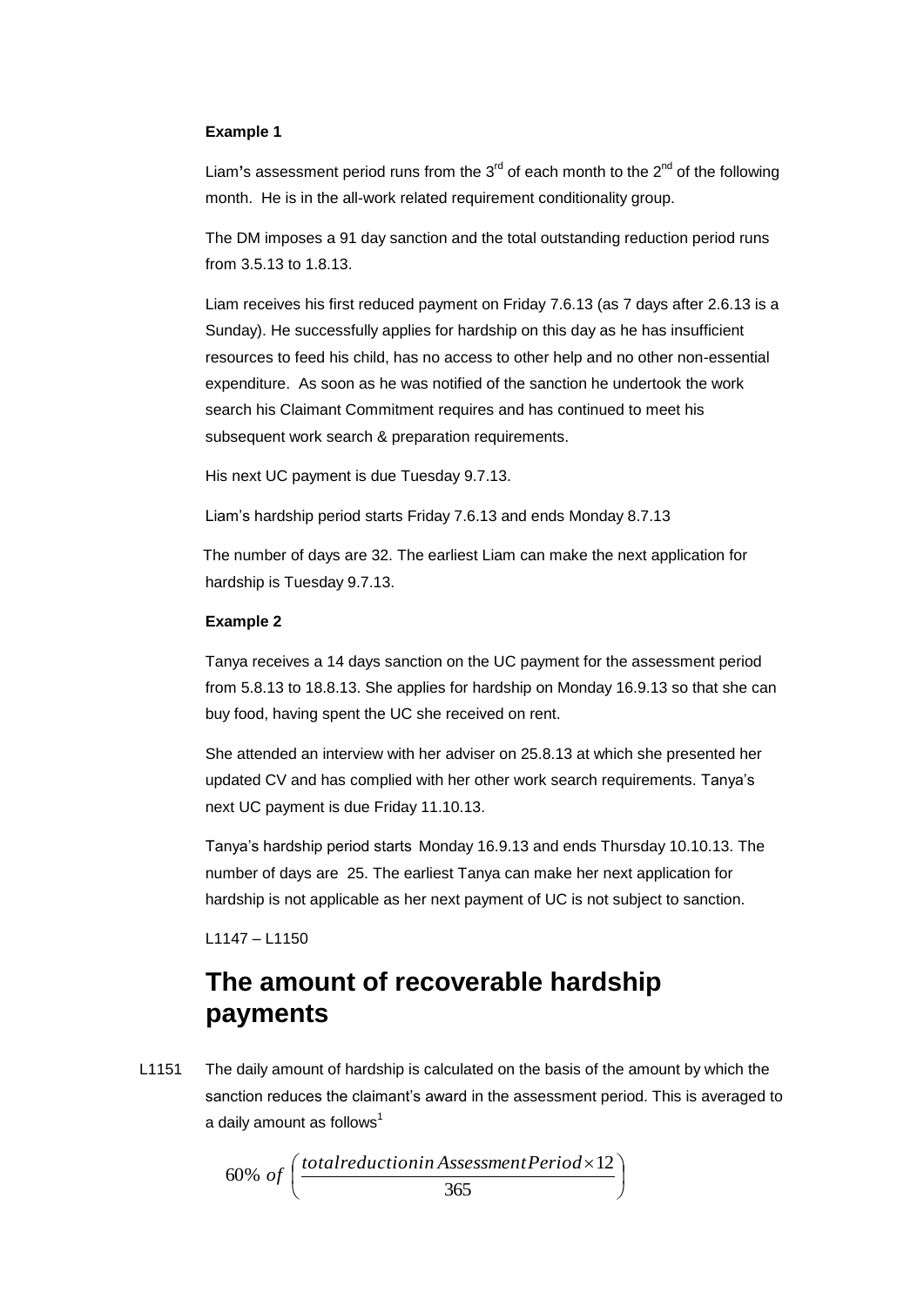where the assessment period is that immediately prior to that in which they make their hardship application, i.e. the period covered by the sanction.

The result is multiplied by the number of days in the hardship period to give the sum payable to the claimant or joint claim couple.

**Note:** Where the calculation of an amount results in a fraction of a penny, that fraction is to be disregarded if it is less than half a penny and otherwise it is to be treated as a penny<sup>2</sup> (i.e. the rounding rule) except in the calculation of the daily rate for a reduction.

 *1 UC Regs, reg 118; 2 reg 6(1); 3 reg 6(2)* 

#### **Example:**

 Liam's standard allowance is reduced by £10.20 for each day in the assessment period 3.4.13 to 2.5.13. This is 30 days giving a total of £306.00

His application for hardship on 9.5.13 means he receives

$$
60\% \left(\frac{\text{\pounds}306 \times 12}{365}\right) = \text{\pounds}6.04 \text{ per day}
$$
  
29 days at \text{\pounds}6.04 perday = \text{\pounds}175.16 total

 29 is the number of days in the hardship period, until 06.06.12 - the day before next UC payment is due to be received.

#### **Example 2**

 assessment period 5.8.13 to 4.9.13. Tanya's award is reduced by £142.80 for the 14 days she is sanctioned in the

Her application for hardship on 16.9.13 means she receives

$$
60\% \left(\frac{\text{\textsterling}142.80 \times 12}{365}\right) = \text{\textsterling}2.82 \text{ per day}
$$
  
25 daysat \text{\textsterling}2.82.perday = \text{\textsterling}70.50 total

 days) assuming she met all the other conditions for hardship at the time. However, Had Tanya applied for hardship on 11.9.13 (as soon as she received a sanctioned payment) she could have received £84.30 (i.e. 60% of (£142.80 x 12)/365 X 30 when deciding whether Tanya in hardship the DM will need to take into account she received a 14 day sanction so will still have been paid over half of her standard allowance.

L1153 – L1155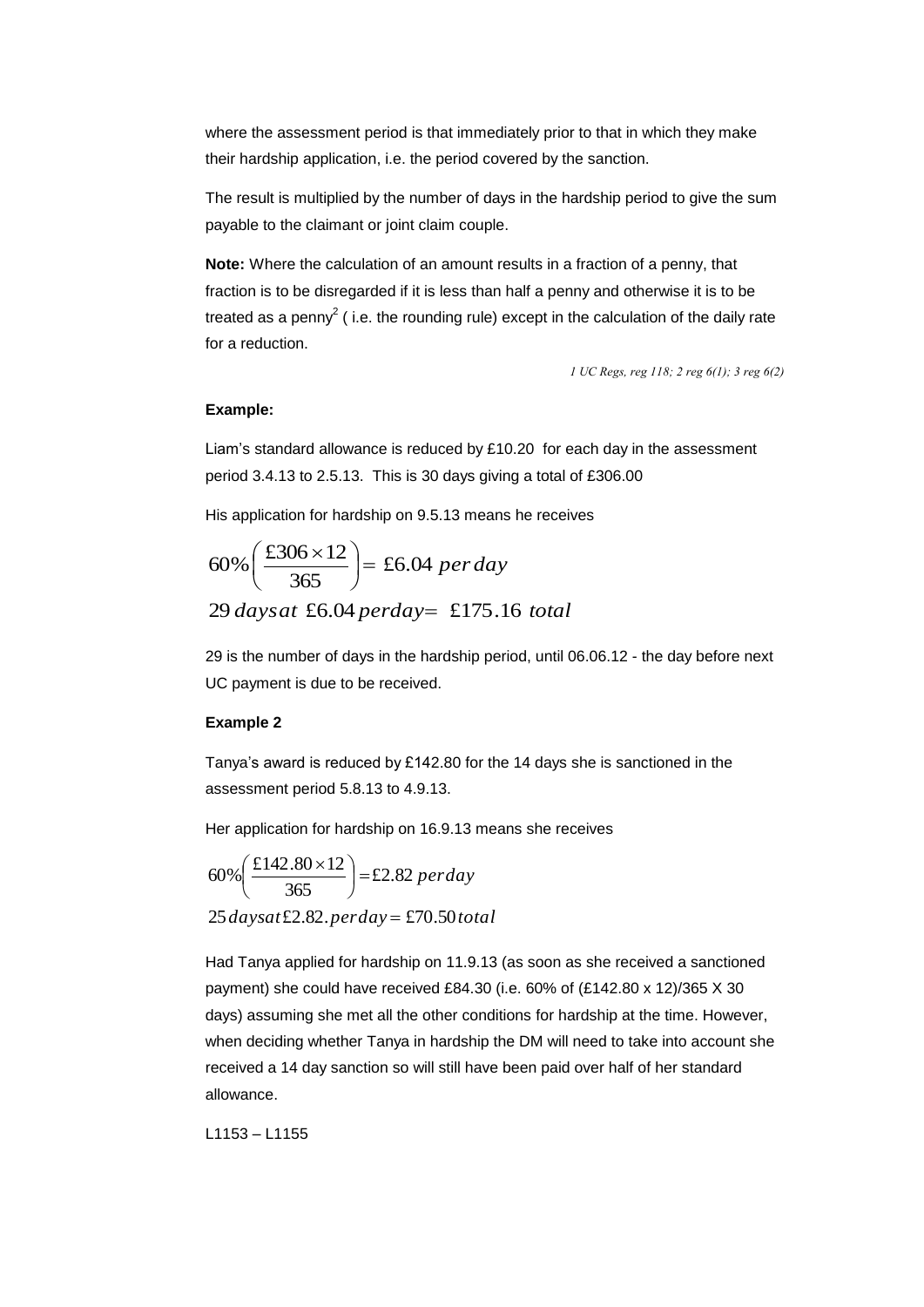### **Frequency of payments**

 be calculated as the number of days until the day before their normal UC payday. L1156 The amount of hardship calculated following the formula at L1151 is paid to the claimant once the DM accepts the claimant or joint-claim couple have met all the conditions for hardship and are unable to meet their basic and essential needs. Claimants who receive payments more frequently than once a month can receive the payment in instalments to help with their budgeting needs but the period will still

L1157 – L1160

## **Recovery of hardship**

L1161 When recoverable hardship payments cease and sanctions no longer apply to the claim, the total amount paid to the claimant or joint-claim couple is recoverable<sup>1</sup>.

 *1 UC Regs, reg 119 ; UC Regs, reg 108* 

**Note:** For full guidance on the recovery of hardship payments see the Debt Management Guide).

### **Claimant starts work**

#### **Recovery is suspended**

L1162 As an incentive to claimants to move into work, recovery of hardship payments will be suspended where the claimant, and each joint-claimant, fall out of labour market conditionality because their individual or combined earnings take them above their earnings threshold<sup>1</sup>. In these cases recovery is suspended from the start of the assessment period in which the conditionality no longer applies.

> **Note:** For detailed guidance on earnings thresholds see ADM Chapter J3 (Workrelated requirements).

> > *1 UC Regs, reg 119(2)*

#### **Balance written-off**

- L1163 Where the earnings of
	- single claimant's or
	- **1.** single claimant's **or 2.** the combined joint claimants'

mean they have been out of labour market conditionality for a single period of, or periods that total, at least six assessment periods, any remaining un-recovered balance of hardship is written-off<sup>1</sup>.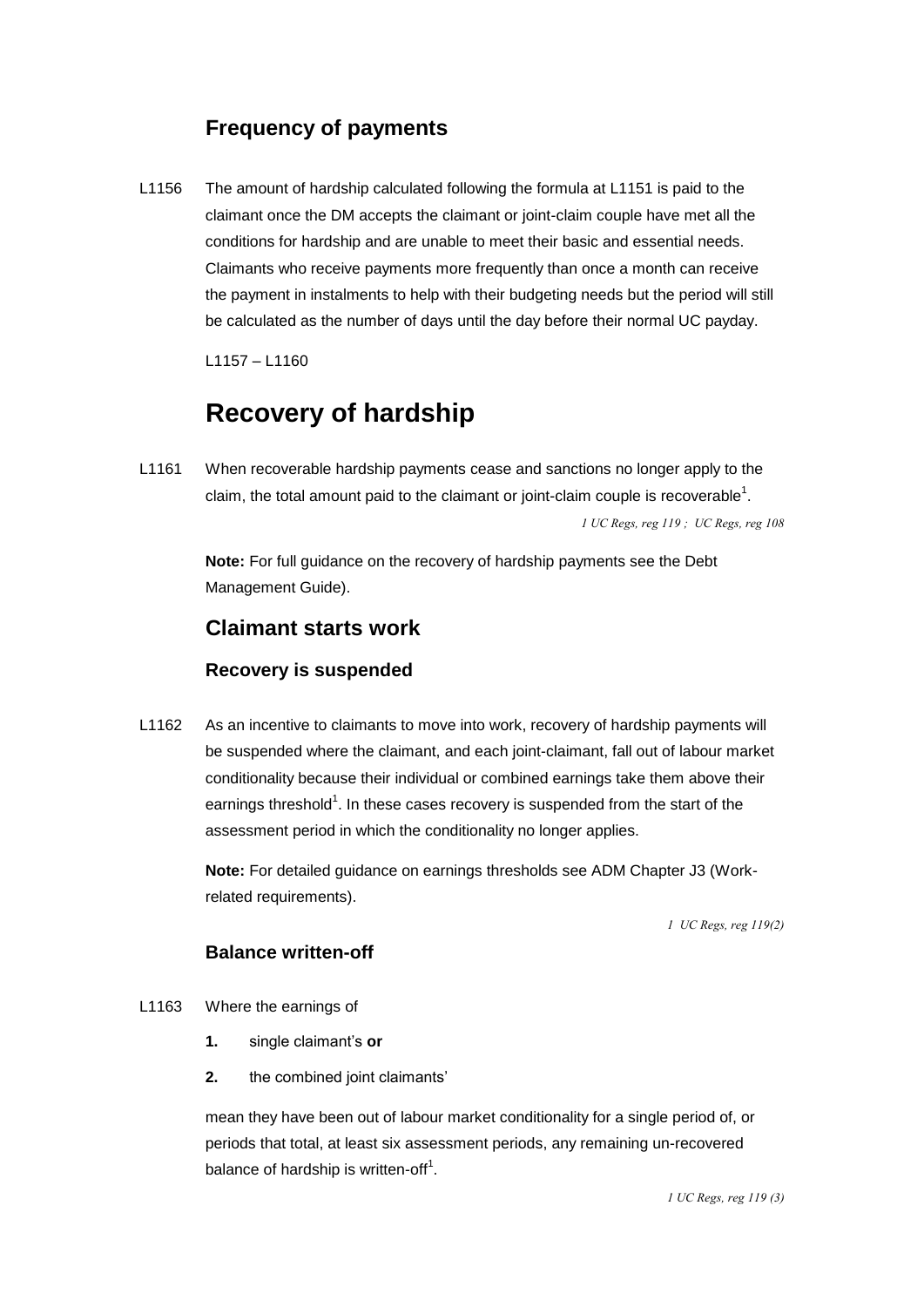### **Hardship payments cease to be recoverable in prescribed circumstances**

L1164 Those claiming UC who are expected to work have an earnings threshold (CET) which is the amount they should be aiming to earn if working as many hours as they are able. Recoverable hardship payments are suspended in any Assessment Period in which the claimant is earning at or over their threshold (CET) and if repayment is suspended due to earnings for a period of 6 months, any outstanding hardship debt is written of  $f^1$  (see guidance in ADM Chapter K8).

 *1 UC Regs, reg 109; reg 119(3)* 

- L1165 Some claimants are not expected to work because of their circumstances, for example those
	- $1.$ caring for a child under age one
	- $2.$ **2.** caring full time for a disabled adult
	- 3. found not capable of work or work related activity.

As they are not required to work they do not have an earnings threshold (CET). This means these claimants are unable to write off their sanctions and hardship debt even if they choose to undertake a reasonable level of work.

- L1166 From 25.7.16 provision is made so that hardship payments also cease to be recoverable for UC claimants who $<sup>1</sup>$ </sup>
	- $1.$ are not required to work or undertake any work-related activity and
	- $2.$ **2.** choose to work **and**
	- 3. **3.** earn a weekly amount equal to or over 16 hours per week at the NMW for a person of the same age converted to a monthly amount by multiplying by 52 and dividing by 12, for
		- **3.1** a period of 6 months or
		- $3.2$ **3.2** more than one period where the total of those periods amounts to at least 6 months.

**Note 1:** Only those claimants who choose to work will be affected. There will be no requirement for claimants to do any work in order to continue receiving UC payments whilst in this conditionality group.

 **Note 2:** For guidance on NMW see ADM Chapter K8 – When a reduction is to have effect.

 *1 UC Regs, reg 119(2)&(3)* 

L1167 Where all the provisions in L1166 are met, recovery of hardship debt will be suspended and once the claimant has attained 6 assessment periods where their